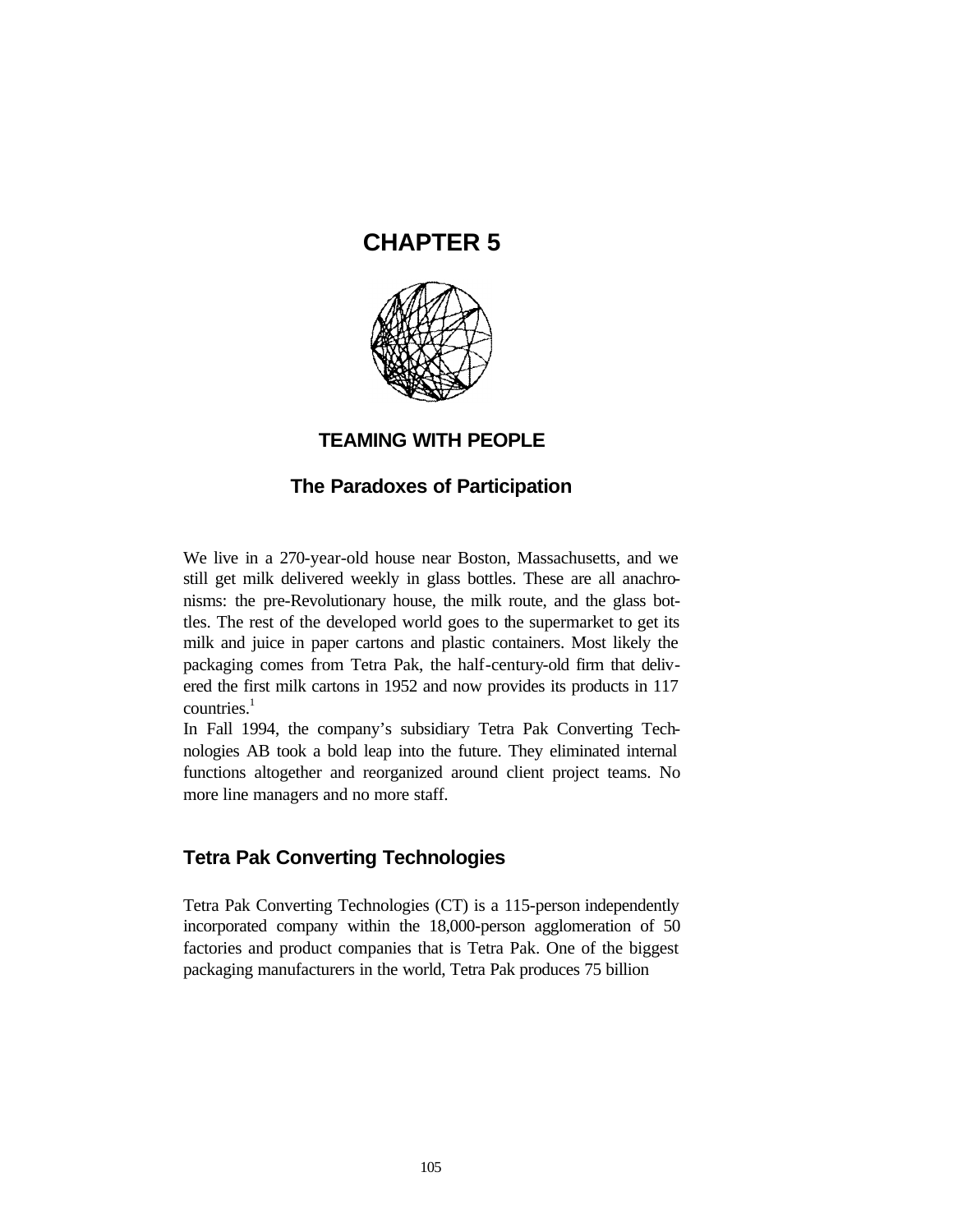packages a year. It is the largest of the four branches of Tetra Laval, the Swedish foodstuffs giant formed in 1993, a 35,000-person behemoth.<sup>2</sup>

Tetra Pak sells two types of products, machines that fill the packages and the packaging materials themselves. CT, working at the juncture of machines and materials, is a production engineering house that creates new converting equipment and helps factories develop new processes to reduce costs.

As globalization spread in the 1970s and 1980s, Tetra Pak began to open factories around the world. This trend accelerated in the early 1990s. Suddenly, the bulk of CT's clients were no longer in Lund, Sweden. The company had to adapt—quickly.

#### *Transformation at Light Speed*

When Sture Karlsson arrived as managing director of CT in August 1994, he began his tenure by talking to the company's clients about their needs and expectations. Initially confused by what he was doing, employees quickly came around. He engaged the whole company in the client discovery process and the subsequent discussion of how best to organize. They learned that clients wanted more projects done faster and better.

At the same time, Karlsson talked individually with CT's employees. He found out that CT's major business process was not engineering or research and development or any of its other functions, but rather its client projects.

The take-off point for the new organization came at a two-day management meeting in October 1994, just two months after Karlsson arrived. "We started to think, 'If the project is our focus, why do we have a line function?' That was the turnaround point," Karlsson says.

Most experienced managers say change takes time, inevitably more than anticipated. But not always. "It can go faster than you expect. I was surprised that it went so fast with such commitment all the way. A great portion of it was the way that we communicated it," Karlsson remembers.

Within a day of their decision to change, management sat down with the unions to say they needed to reorganize but "didn't know how it would end up." Two days later, they took the same message to the whole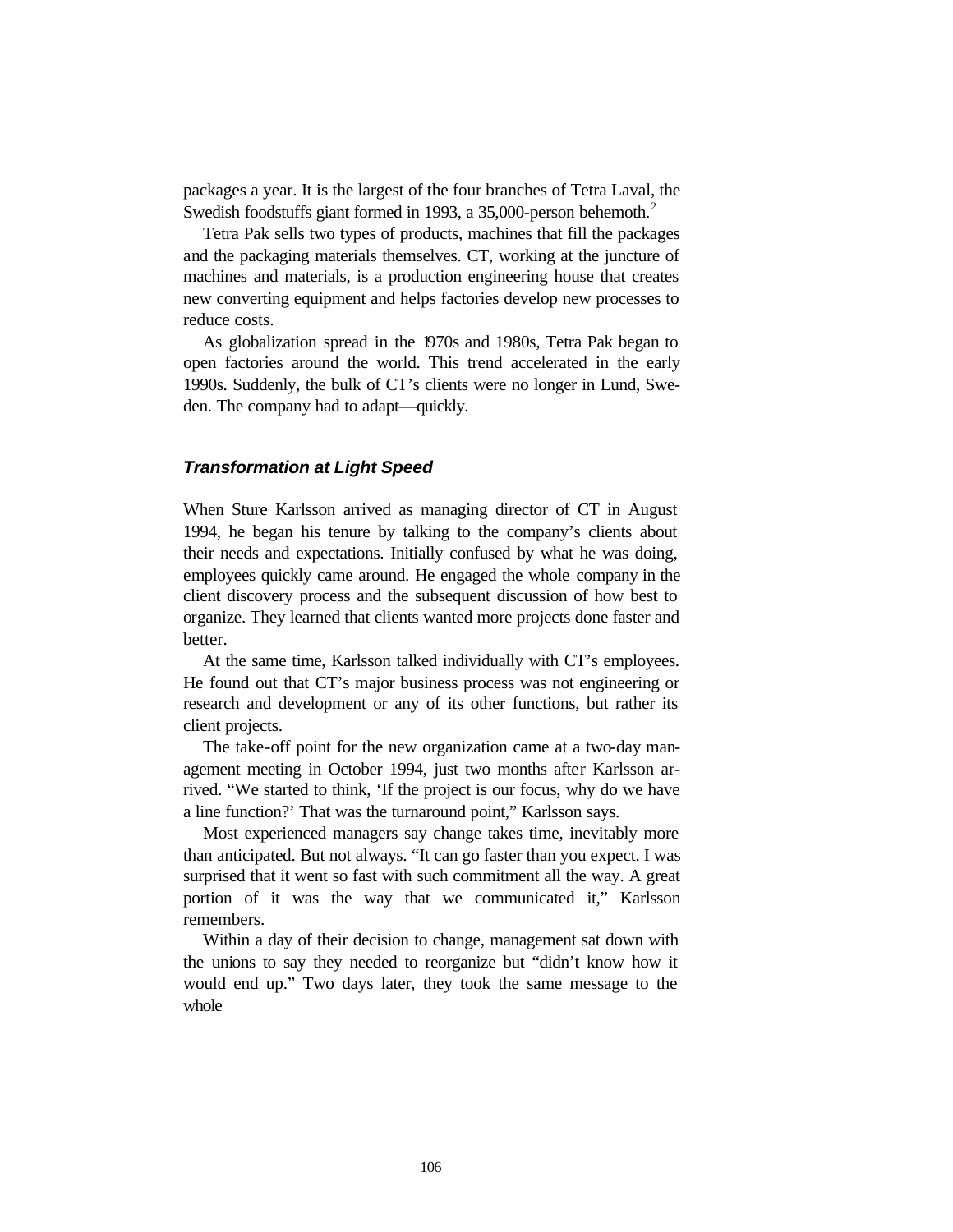company thereby establishing a pattern of continuous communication. Karlsson's one-on-one meetings continued. Small groups held open discussions in "square meetings" (referring to the architecture of the office centers), and monthly companywide meetings took place (for those first two turbulent months, they took place weekly).

Three questions immediately arose when they asked themselves what the risks were in moving to a purely project structure:

- 1. How could there be a stable place to have salaries set and make social contacts?
- 2. How could they be certain that they had a process for long-term competency development in place?
- 3. How would connections happen between the teams and across the company to share knowledge and manage common processes and resources?

To address the issues related to people, they developed a mentor system. Employees would choose a member of the management group to act as their direct link to the senior team, to help develop their individual competence development plans, and to act as the key figure in setting their salaries.<sup>3</sup>

Networks address core competency and infrastructure needs. Each network has a sponsor from the management team and a competency leader who is a non-management specialist in the area.

#### **Role Redesign**

As the discussion about the new organization continued, decision making gradually expanded beyond the nine-member management group. The workshop finalizing the vision and organizational structure involved 27 people, a quarter of the company.

People experience organizational change as a change in their roles. At CT, they have continued and strengthened some roles, such as that of project manager. Other roles such as line managers have gone away. There also are altogether new roles including network and competence support.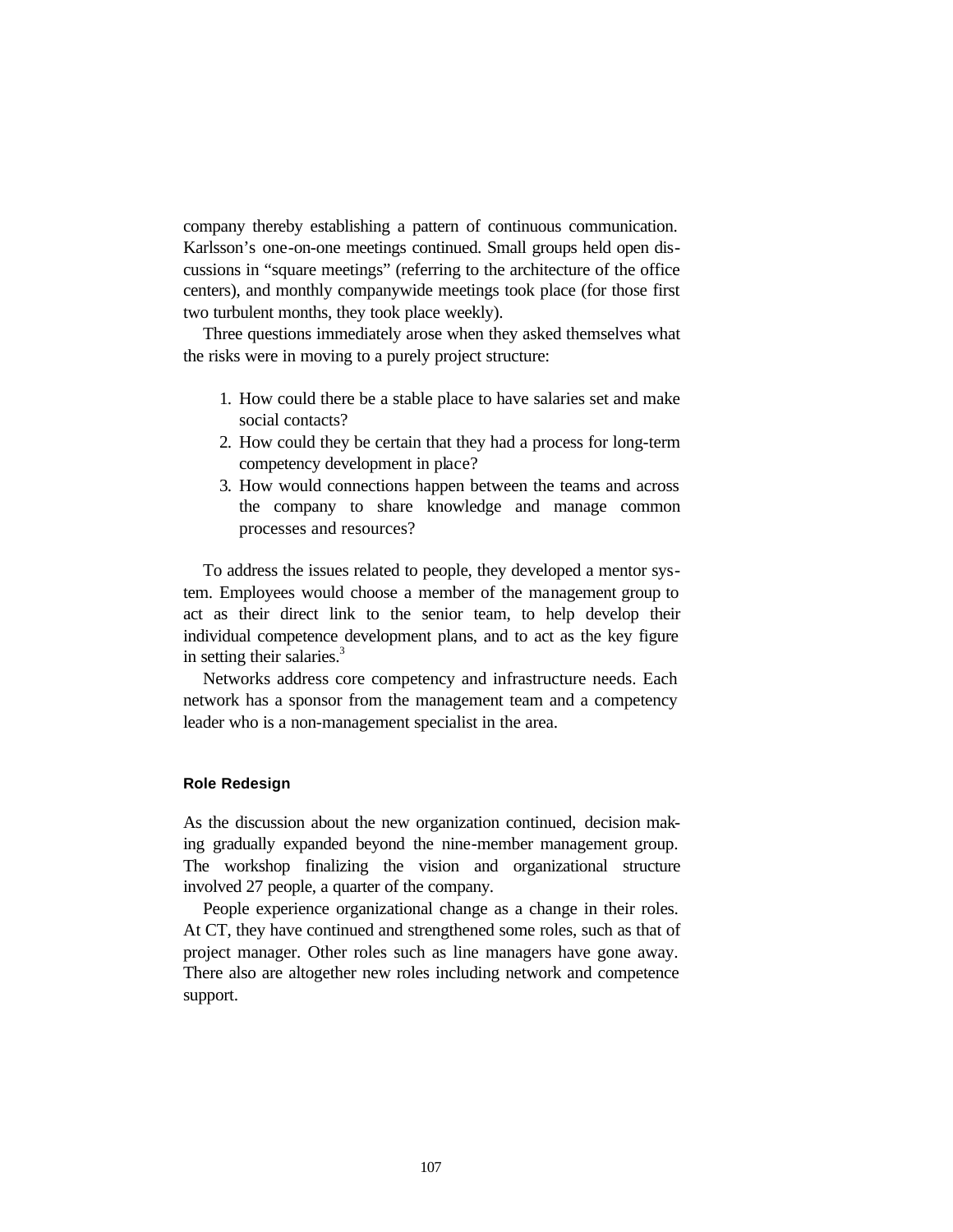Change hit the management group particularly hard. Their functional roles had been eliminated. Karlsson allayed their fears by making it clear from the start that "roles are changing, not people." The management group as a whole was charged with redefining its place in the new structure. Together they defined the key new roles for themselves:

- ? Mentors to 10—15 employees each;
- ? General project support;
- ? Project sponsorship and steering committee membership;
- ? Network support;
- ? Factory (client) contact; and
- ? Factory and product company contact.

The CT management team takes responsibility for a variety of initia tives: internal networking, the overall direction of the company, the total results of project activities, and the external network of clients, suppliers, and competency sources, as well as the relationship with the larger Tetra Pak organization.

Project teams are another key element in the new structure. Multilevel by design, each team includes a management team sponsor. The sponsor is also part of the team's steering committee along with the client and other stakeholders and advisors. The project manager personally commits through the project life time, the traditional role having been weighted with considerably greater responsibilities for success.

Specialists staff the teams. They also belong to and may share leadership in at least one competence network. Two sorts of competency networks serve systemwide needs:<sup>4</sup>

- ? Core technical competencies related to the specific requirements of the business (such as printing); and
- ? Role (project managers' network, secretaries' network), infrastructure (communications), and enterprisewide functions (such as quality and the environment).

At CT, the purpose of a network is "to maintain and further develop work skills and competence." Everyone is expected to keep one another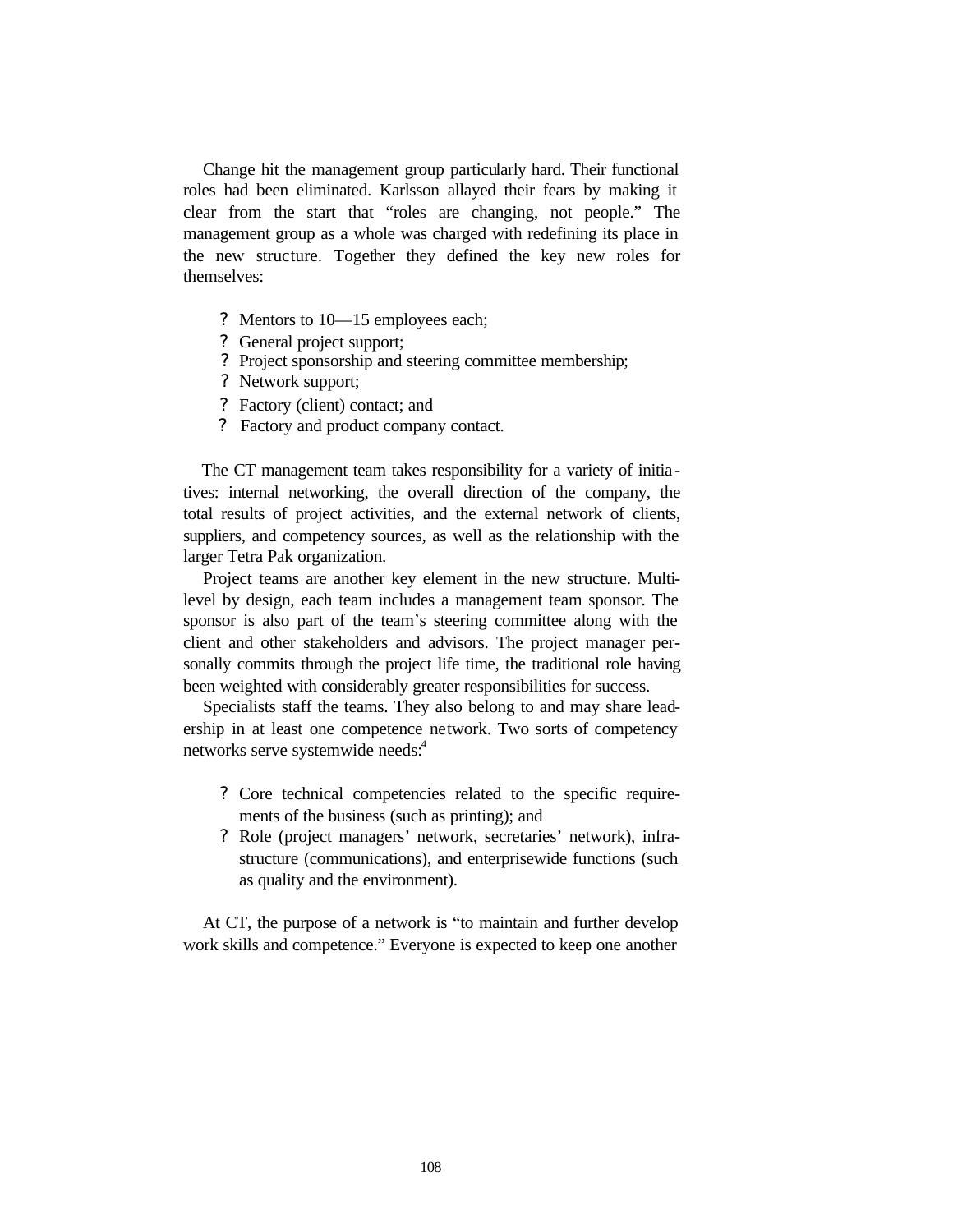informed about projects, literature, courses, exhibitions, study visits, suppliers, and other external contacts that bear on the network's specialty. A Competence Support leader convenes, coordinates, recruits, and speaks for the network. Activities are small in scale so as not to burden the projects, and time is allocated for support work that everyone recognizes as requiring time unconnected to projects.

Project Routines, one of CT's networks, shows how a role -based network contributes to quality, improved processes, and cost reductions. In this example, as project managers discussed how to run projects within CT, they began to build a common file of best practices, guidelines, and standards for projects. The network is also responsible for the competency development of current and future project managers.

One of the notable savings of the new organization is a dramatic shrinkage in capacity buffers. These are the underutilized resources that most functional organizations accept, such as people sitting around not productively occupied. Four factors provide this flexibility for CT:

- 1. Management team project support that coordinates new projects, responsibilities, and resources;
- 2. Guidelines allowing teams to borrow staff from each other for up to a week, and longer with the agreement of project support;
- 3. A common source of work methods and "project routines" that enables specialists to easily move between teams; and
- **4.** Networks where people discuss resource allocations of present and anticipated work with an openness "nonexistent in the old organization."

### *Going "First Class"*

Communication in all of its many meanings is the key to CT's success. First and foremost has been communication of the change process itself. Once Karlsson and his management team glimpsed the new structure, they switched to the new model while working out details along the way with the people directly affected. The process both demands and generates trust. "If you are insecure about where it will go, then the process itself must be very secure," says Karlsson.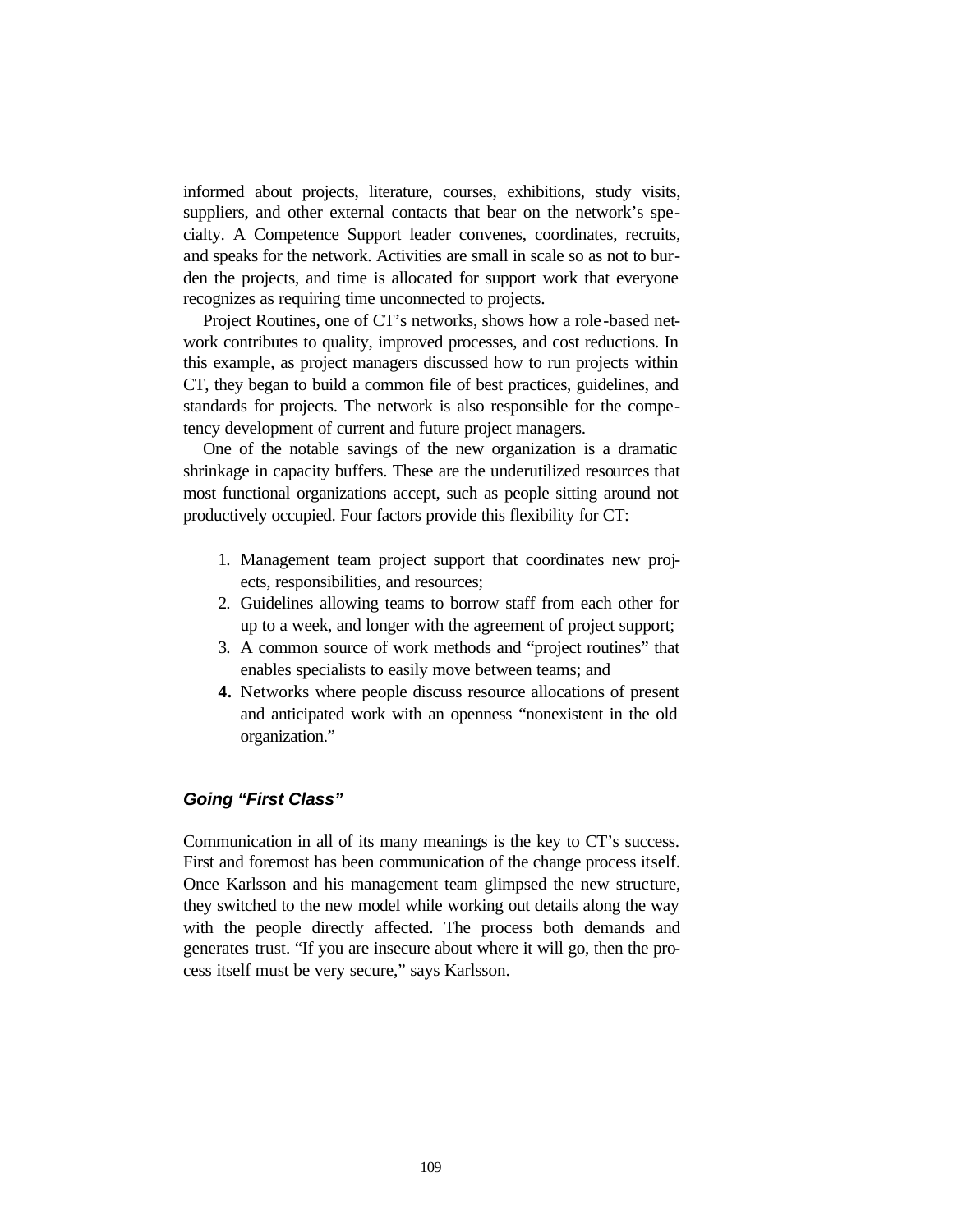Once the change was underway, face-to-face interactions increased dramatically in one-on-one meetings, small group discussions, and allcompany gatherings. Even as the direction and plan took form, CT recognized the need to expand the number and type of communications channels to support the project teams and competency networks.

In mid-1995, less than a year after the change process had begun, CT started to use First Class.® This groupware system offers sophisticated e-mail, conferencing, and newsgroup bulletin board services. Each network and many projects established their own conversations. Online conversations are open to the whole company. Monthly team reports are also open to everyone.

The impact of questions being posted in the morning and answered from 10 directions by evening generated early excitement and underscores the business value of the online exchanges. "It is a tool for us to make network thinking obvious," Karlsson remarked. "It's the type of experience that makes you feel this is the right thing to do. It helped me show my boss what we were doing. We let him in (to the discussions) just before Christmas, and he suddenly said, 'Now I understand.'"

CT did not rely solely on computer-based communications tools that soon included the Internet and the use of internal Web sites. They put together a plan to utilize other channels as well, including large meetings, an internal news-sheet/magazine (featuring summaries of management meetings), cascading information through the reporting structure, gatherings, literature, and individual interviews. Their media plan indicates whether the communication is one-way or two-way and how often it occurs (for example, monthly large meeting, weekly magazine, continuous newsgroups; Figure 5.1).

The most important changes, however, have been in perspective and behavior. In virtual teams and the networks that they connect to, the overall communications pattern shifts from delivery to access. Lena Bengtsson, responsible for CT's communications competency network, says, "We have transformed the whole system of information flow and have tried to change the habits of our colleagues. Instead of being fed with information we encourage people to be curious and seek out information. Now our responsibility is to see that the information required is available.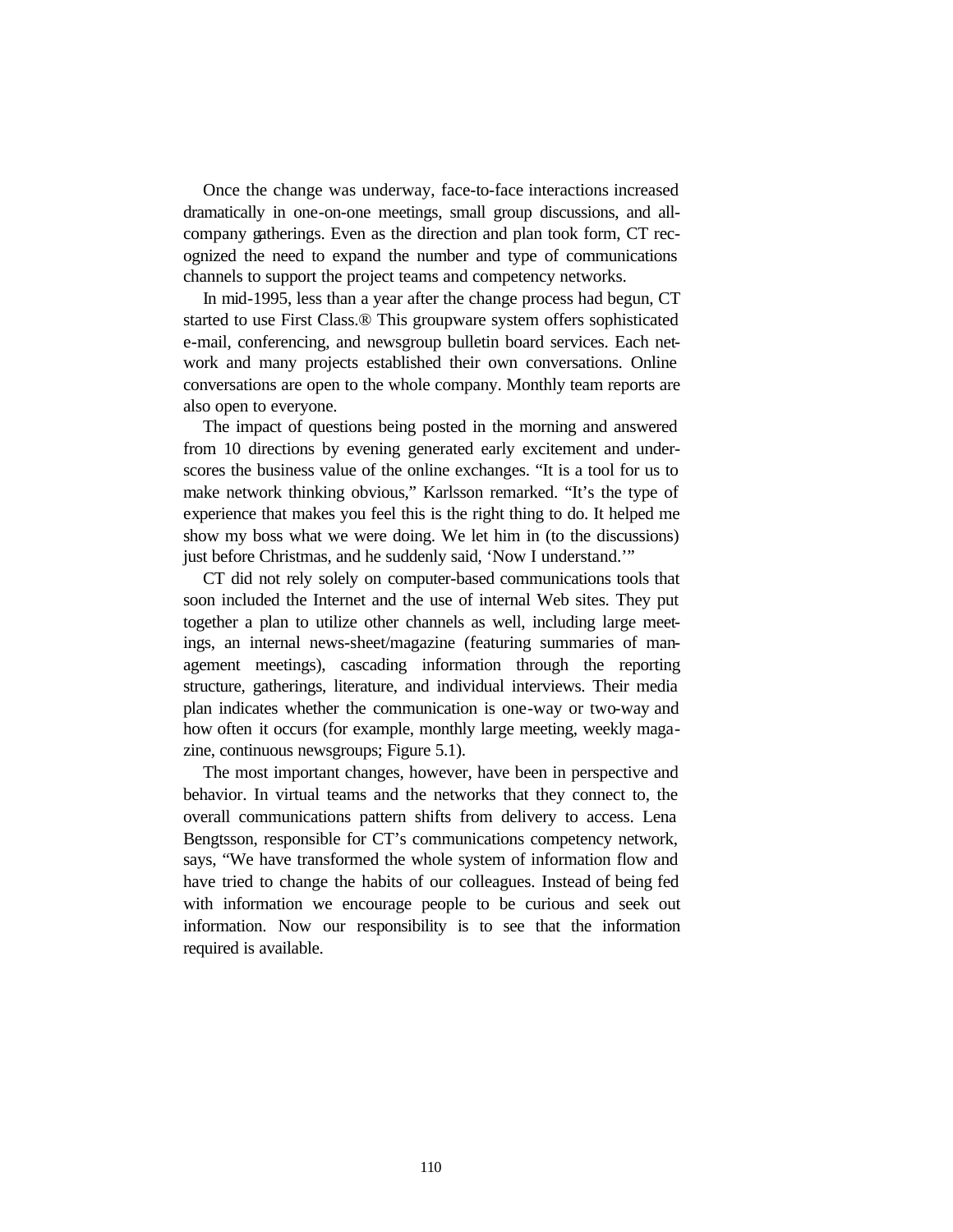| Media                    | <b>Type</b> | Interaction | Frequency          |
|--------------------------|-------------|-------------|--------------------|
| Large meeting            |             |             | Monthly            |
| Internal<br>magazine     |             |             | Weekly             |
| Cascade<br>information   |             |             | Weekly or biweekly |
| News groups              |             |             | Continuous         |
| Gatherings               |             |             | Monthly            |
| Literature               |             |             | As needed          |
| Individual<br>interviews |             |             | Variable           |

**Figure 5.1 Tetra Pak Media Plan**

In virtual teams and networks, each act of sending information is an act of leadership that requires making assessments of need and appropriateness. An open information system puts new demands on people, which boil down to two at CT:

- 1. "Do I need to make sure that this information reaches specific receivers? If [so], the information must be clearly addressed.
- 2. "Is this information that I want to be available to people when they need it? If [so], then I must store the information correctly."

Extensive communications support offers great benefits for regular and routine information exchanges, for providing background and related information, tracking plans, and the like. In Karlsson's view, old-fashioned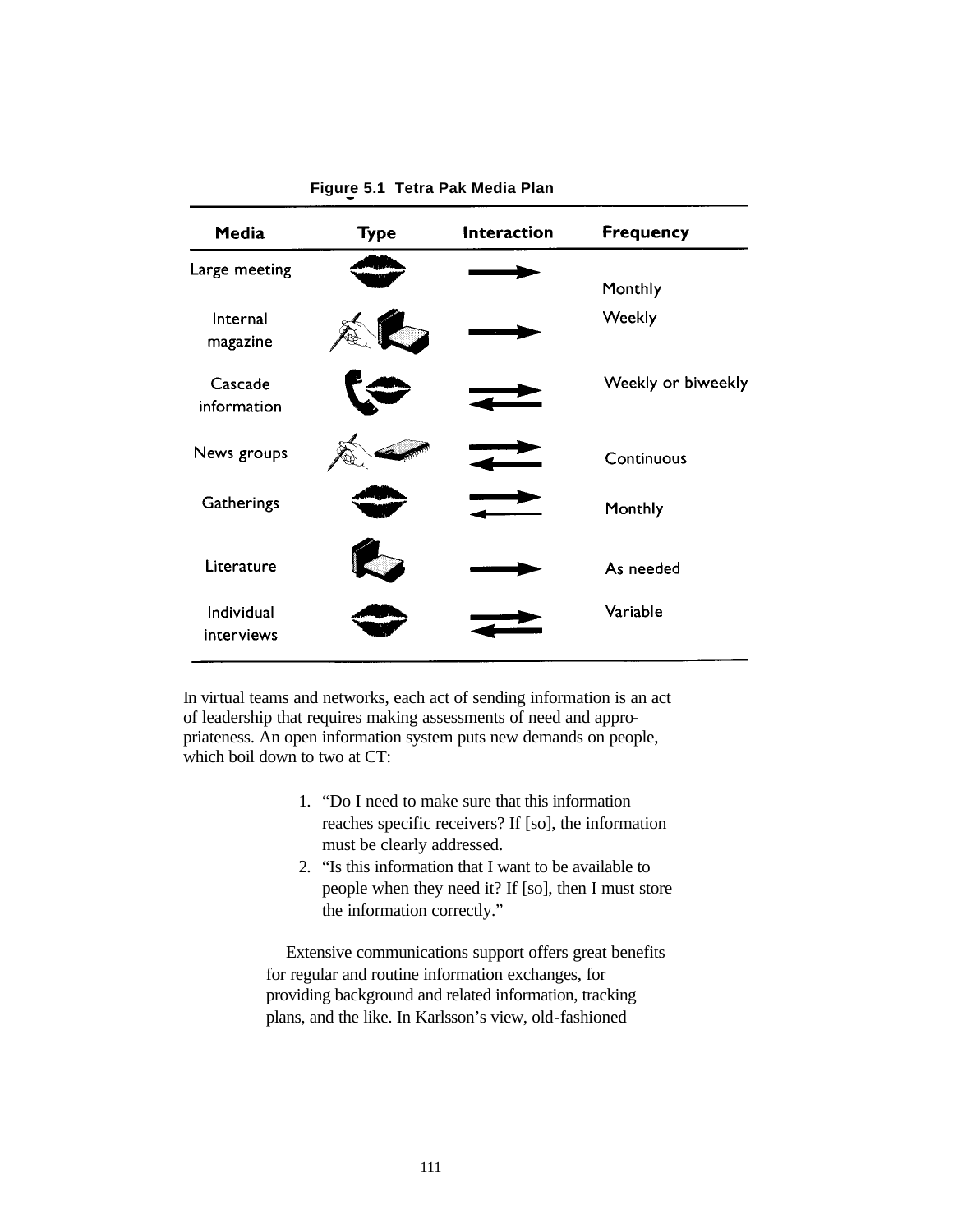face-to-face meetings are still best for "gaining commitment and problem solving."

## **The Stress of Being Me and We**

CT has had a unique and instructive way of balancing the inevitable strain between individual and group needs. At CT, the company addresses all three aspects of the life of the individual in the new boundary spanning world: independent members, shared leadership, and integrated levels.

While it is not easy to be a member or leader of a team, it is even more difficult to play these roles in a virtual team deep in the flux of change. All the self-doubting questions that any team member asks—" What am I doing here? Do they need me? Am I included? Who thinks they are a leader here? How aggressive do I need to be? Will I measure up?"—can be even more exaggerated when the group lacks daily faceto-face contact.

Doubts, concerns, perceived problems, and boredom mingle with excitement, opportunities, caring, satisfaction, and even exhilaration. To be part of a team is to continuously work a dynamic tension deep in the heart of being human.

> *People must simultaneously be "me," an independent individual, and "we," an interdependent part of groups.*

Each of us grapples with an inevitable and continuous tension between the need to *differentiate—to* enhance our individuality—and the need to *integrate—to* bond in groups.

#### *Complements Not Opposites*

*Individuality is necessary for cooperation.* A paradox. An apparently contradictory assertion that may be true.

Too often the individual and the group are posted at opposing ends of a contradiction, each vying for primacy in a win-lose contest. We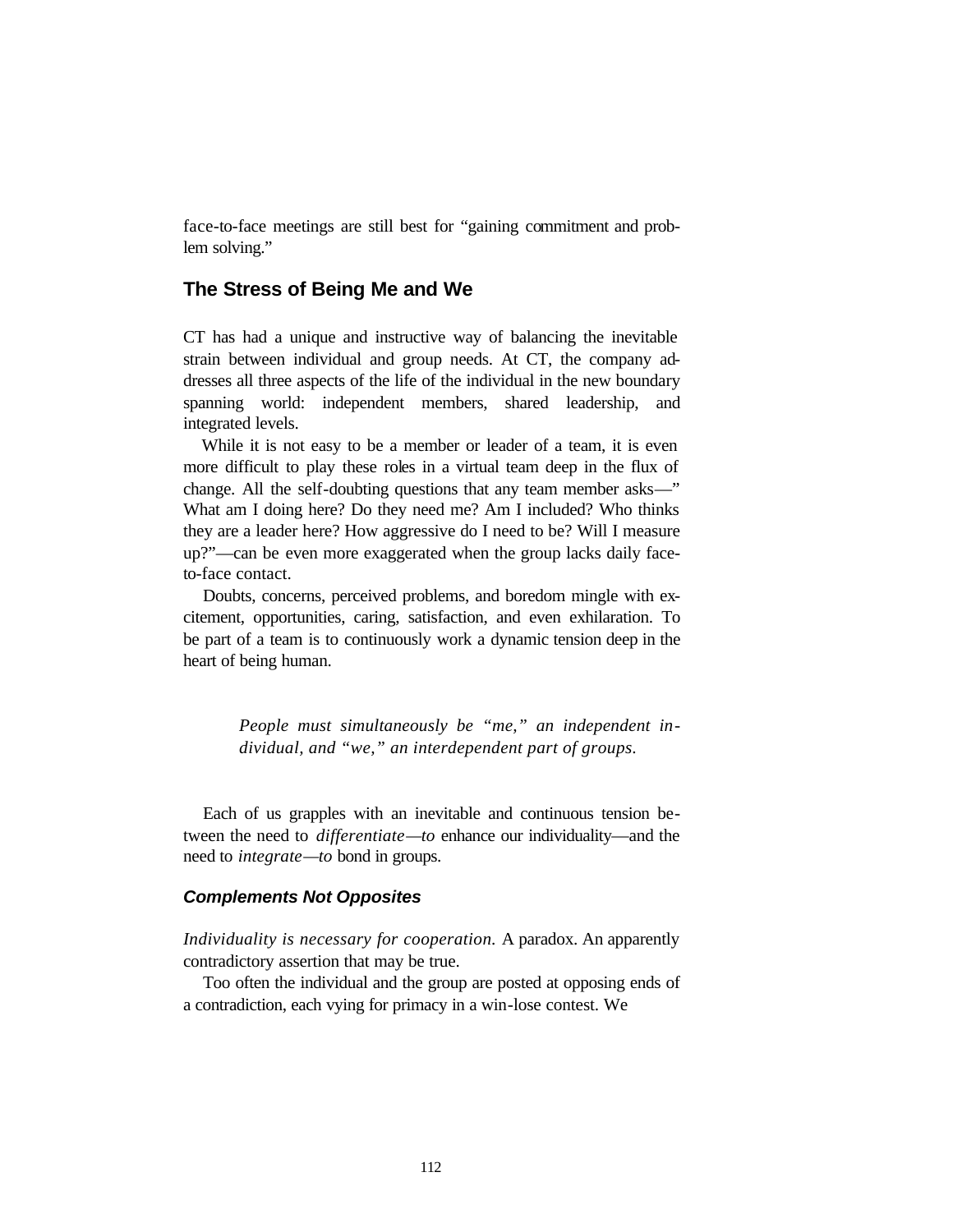characterize entire cultures as individualistic (for example, the United States) or group oriented (for example, Japan).

In reality, *me* and *we* are complements, not opposites. This is the key to resolving the paradoxes of participation.

> *Virtual teams arc high -connectivity/low-maintenance organizations.*

To a significant degree, virtual teams are self-managing. To be successful in virtual groups, people must have much more independence and decision-making capability than people typically do in bureaucracies. People who form teams that cross boundaries need to know more, decide more, do more. This is made possible by clear purpose and personal commitments together with open, accessible, comprehensive information environments. These in turn link to the ongoing conversation that is the team's process.

Sture Karlsson puts it this way, "People must know more about the vision and purpose when they cannot lean on the side of the organizational box they belong to."

It gets more complicated if you are simultaneously a leader of teams of subordinates and a member of teams of peers and bosses. "Me" is me personally, but also me representing "my team." "We" is the family feeling of "me and my reports," but it is also the language of "me and my peers" with the boss. How can people be both "me" and "we?"

#### **The** *Janus View*

To see *me* and *we* across the boundaries of a virtual team, everyone needs the ability to adopt a "Janus view." It is a personal and fundamental virtual skill.

Janus is the Roman god of beginnings and endings, the guardian of doorways. The god of portals has two faces, one that looks in and the other that looks out.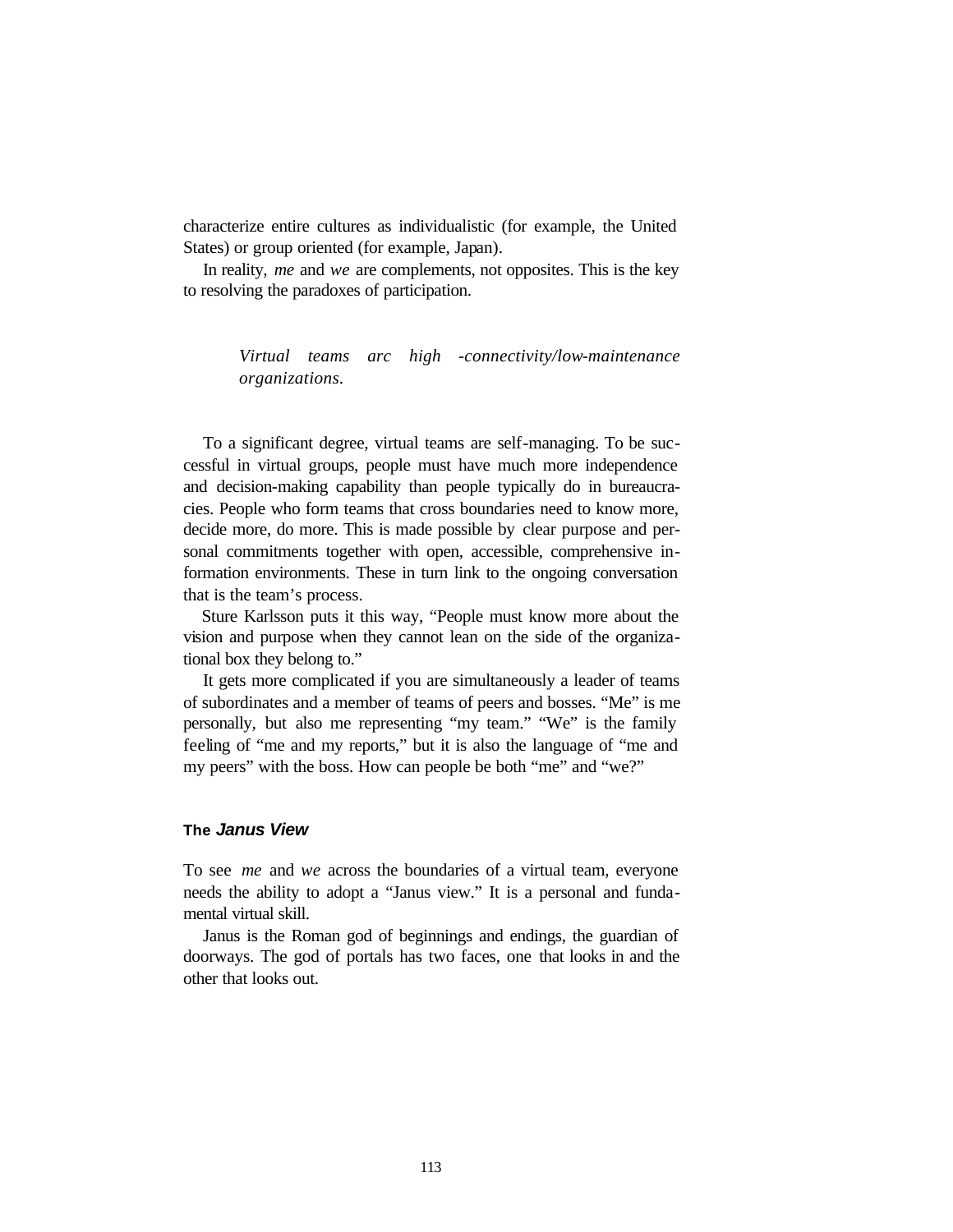*Janus views life from the boundary—looking inward to the group itself and looking outward to other people and other groups.*

The CEO has a natural Janus view. The top-level leader sits on the organization's boundary and is skilled at balancing views of internal needs and capabilities with external assessments and strategies. Internally, the organization as a whole appears as a web of relationships, while externally a web of relationships enmeshes the organization itself. Not only at-the-top leaders, but leaders at every level sit on boundaries. Simultaneously they peer "up and down" and "in and out."

From the Janus view, people are *holons.* Holon means *whole* ("hol-") and *part* ("-on"). People are both wholes and parts. People are parts of groups and may stand for the whole group as leaders.

Arthur Koestler originally coined the word holon.<sup>6</sup> It concisely expresses the idea that everything (like atoms, cells, solar systems, cars, and people) is simultaneously a *whole* in and of itself and a *part* within larger systems.

Usually called "hierarchy" by scientists, the holon is a central principle of general systems theory. It is the idea that life and the universe and everything in between structures itself in levels, "subsystems comprising systems within suprasystems." Mathematicians talk about "sets-of-sets." Nobel Laureate Herbert Simon called hierarchy the "architecture of complexity."<sup>7</sup>

Simple word, complex idea. We use the holon (hierarchy) idea every time we use money, outline a report, store a file, find a reference, or check an organization chart. We use the holon idea when we "go up a level" to a higher authority, broader scope, and more abstract view. We also use it when we "go down a level" to more detail, narrower scope, and more concrete views.

In virtual teams, people operate as holons in three ways, as:

- 1. *Members,* the parts, whether people or groups of people;
- 2. *Leaders,* the connective tissue between the parts and the whole; and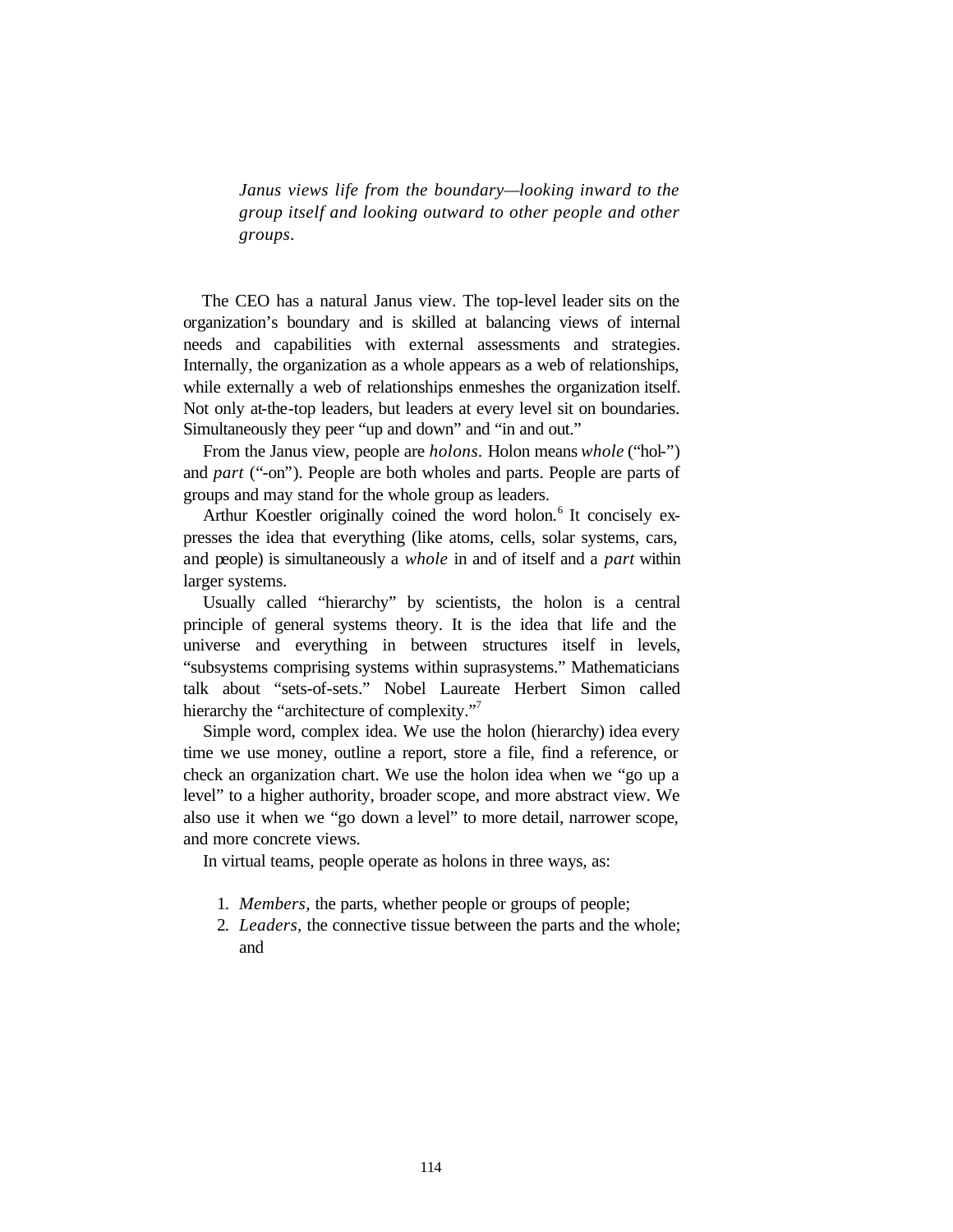3. *Levels,* the successive wholes that make up complex networks, the recursive idea embedded in the holon.

Strange and new a word as it is for most people, holon can stand for organizations, small groups, and individuals. It is logical (if a bit strange) to say "a team is a holon composed of individual holons that are part of a larger organizational holon."

Stripped to its mathematical essence and used in the context of technology, a holon is a "node." People and virtual teams are nodes in networks. A node may be simple—one person—or it may unfold into a whole universe—America Online is one node on the Internet. A team is a node in a larger organization, and it comprises member nodes linked into a network. This ability to map organizational terminology to technology is a powerful benefit of using the virtual team model (see Chapter 7, "Virtual Place").

Members, leaders, and levels are three transformations that resolve the me/we paradox. They turn flesh-and-blood huggable people into intangible hard-to-grasp virtual teams.

- 1. The transformation of the autonomous individual into a member of a team;
- 2. The leadership transformation of individual members into the group as a whole; and
- 3. The transformation of a group of individuals into a "group individual," a new level, a team.

## **Independent Members: "Who Is Involved?"**

The first transformation rests on what seems to be an uncommon-sense idea: *People are not the only parts of groups.* Does this make sense? It seems so obvious, beyond question: People make up groups! Period. However, there are problems with the view that people are all there is to groups:

? It obscures the reality that the group is something more than the sum of its members. A virtual team is a unit—a coherent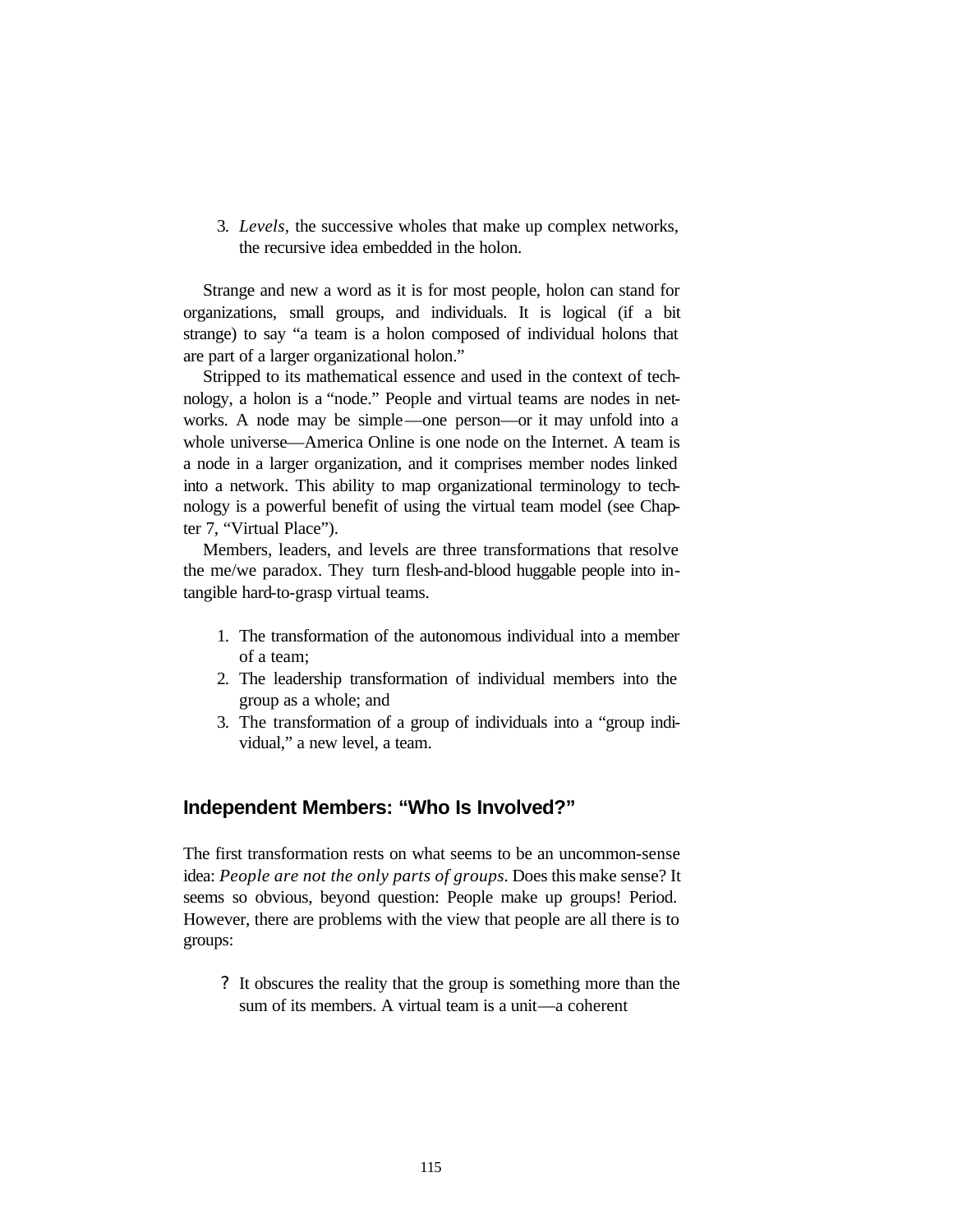system itself—or "something more" that is separate from and in addition to its corporeal members.

- ? If people are the only parts of groups, then the ability to analyze and understand groups in a detailed way is limited by individual human psychology and the ability to peer inside people's heads.
- ? Finally, if only flesh-and-blood individuals can be members of small groups and teams, then there is no meaningful way to talk about groups that we perceive as organizational individuals, what anthropology might call "fictive individuals." The law formally recognizes corporations (which American English even refers to in the singular—"IBM said today that it would and nations ("France declares ) as "individuals."

#### *Roles Relate People*

People are not parts of groups the same way that hearts are part of people's bodies. Only in the extreme (for example, slavery) does a group own people body and soul. Lynda Popwell's experience at Eastman Chemical Company of finding herself on too many teams is not unusual. Most people are members of multiple groups. We all take part in a constantly changing personal pageant of many small groups simultaneously—family, community, friendship, and affinity groups as well as task-oriented work teams. In each group and team, we play different roles.

> *Like people, roles are integral parts of groups. People animate roles that belong to the group.*

The role is a basic social structure that mediates between an independent individual and expected behavior in a group. Roles naturally arise in small groups and are what sociologist Erving Goffman calls the basic "unit of socialization." In a small group, roles are informal, more "felt" than "visible." In larger organizations, however, roles tend to take on more concrete trappings through titles, written job descriptions, and personal contracts.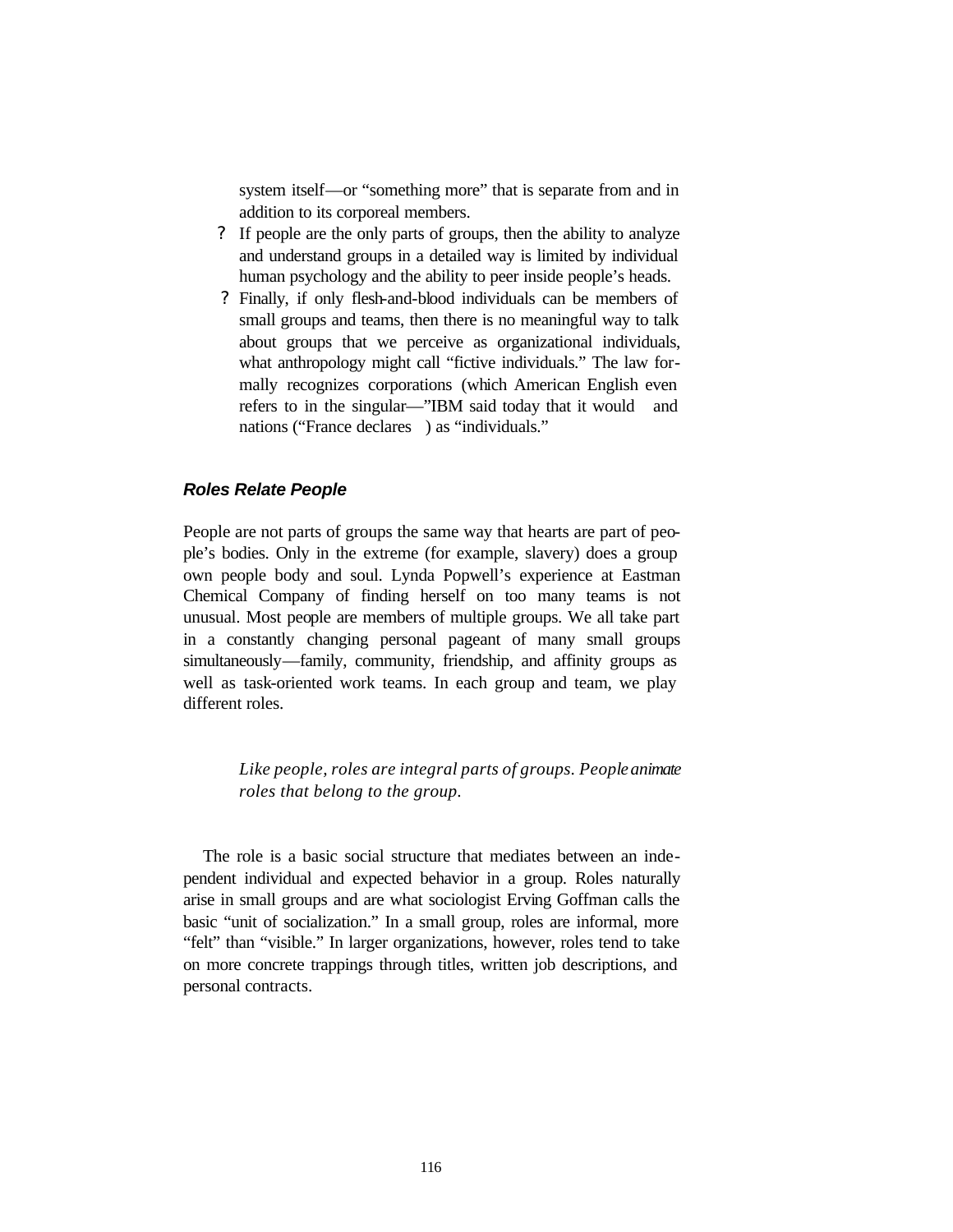Although you cannot see them, you experience the importance of roles by talking about your part in a group: "What is my role?" or "That role's already filled," or "I can fill that role," or even, as you are leaving, saying, "There's no role for me."

> *Roles translate between me and we, between the bottomless complexity of individual people and the comparative simplicity of playing a part in a group.*

Roles are easier to see in their more formal manifestation as "positions." People usually diagram positions in relationship to other positions, for example, an organization chart where this person reports to that one. They often accompany them with written profiles—job descriptions. Positions clearly belong to the organization that sets them up and can just as easily take them away.

A position is either "open" or "filled." You receive "an offer" for a position that you "take" or "accept." An open position—a formal role stands by itself as a sometimes gaping hole in an organization, an empty place in the structure. When a person steps into a position, a classic dynamic arises between the characteristics of the particular person and the legacy of expectations that the role conveys. Once populated anew, the role both shapes and is shaped by the person who occupies it (Figure 5.2).

Formal positions provide clues to the informal roles that people play in small groups that can be more elusive. People (particularly management) also carry their positions into the many teams they join. Sometimes this is appropriate; sometimes it is not. For positional teams, such as an executive management team—a *de facto* task group because of its place in the hierarchical structure—it is especially important for people to understand both their formal and informal roles.

In virtual teams with limited face-to-face interaction, roles rise in importance. Consider that in virtual teams:

? People typically play multiple roles, often many more than in conventional teams;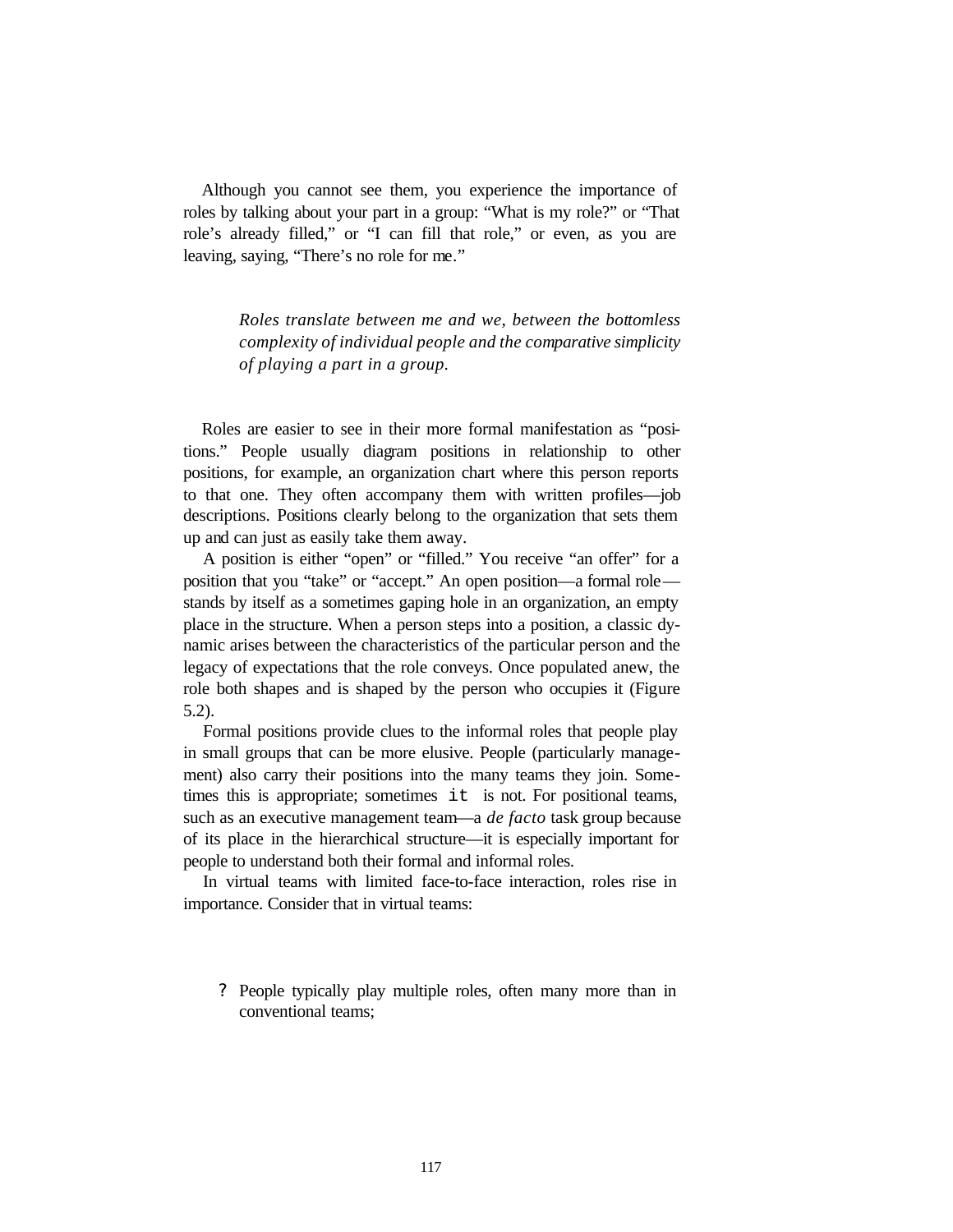

**Figure 5.2 Roles Integrate "Me" and "We"**

- ?? Roles require greater clarification. Expectations need to be made more explicit than they are in collocated teams; and, at the same time,
- ? Role flexibility is essential. Because the process is dynamic, roles are constantly changing.

#### *Independence Starts with Me*

Respect for the individual is a core value of all the great team companies. At Motorola, for example, its management philosophy "begins with two key beliefs—respect for the dignity of the individual and uncompromising integrity in everything we do."<sup>8</sup> The trick is to develop greater cross-boundary capabilities (through clear purpose and constant communications) without diminishing—better yet, while enhancing— the independence of individuals and teams.

*Enhance independence as you strengthen interdependence.*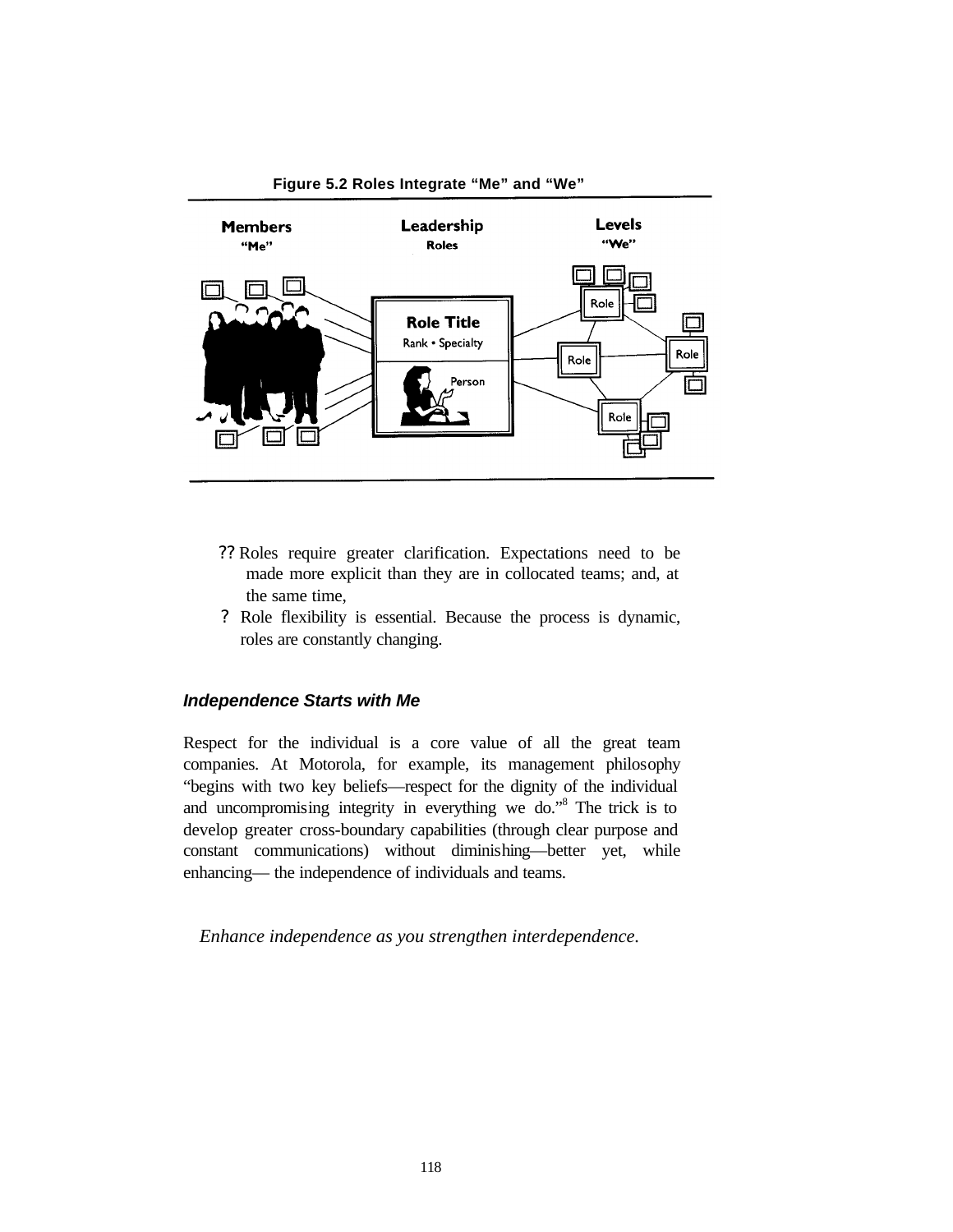Independence is a quality that permeates every level of organization—from the personal level of people as members of teams, to teams as member parts of larger organizations, to the independence required of companies in alliances. That is, all groups need a minimal level of independence and decision-making in relationship to the larger system. Virtual teams need even more.

Independence can never be complete or absolute. Not for people, teams, companies, or nations. Independence is always a matter of degree along a range from "too little," to "sufficient," to "optimal," and finally, "too much."

When CSC Index, the Cambridge, Massachusetts, consulting firm reorganized after an unparalleled growth period, it drew specific attention to this tension. "The local offices in New York, Atlanta, Boston, Chicago, and San Francisco needed autonomy," recalls senior vice president Judi Rosen, "but we also needed strong ties among the people in specific practices who were spread out among the locations."

Because virtual teams need higher levels *of interdependence* in roles, they require correspondingly higher levels of relative *independence* and voluntary behavior in the individual members.

For virtual teams, entirely new roles have sprung to life to deliver productivity and provide cohesion, such as network support at Tetra Pak Converting Technologies. It is not just new roles. People must play old team roles in new ways. This is particularly true for the central role of leadership. There the struggle between "independent me and interdependent we" becomes part of the group persona.

#### **Shared Leadership**

One leader makes for a good sound bite, but it takes more than one to lead a successful virtual team.

Insofar as the sudden proliferation of virtual teams is in some ways a harking back to a simpler way of organizing, it is instructive to look at how the most original teams handled leadership. In forager societies, there are many informal leaders. Among the !Kung tribe in the Kalahari Desert in Botswana, a foraging society that has survived thousands of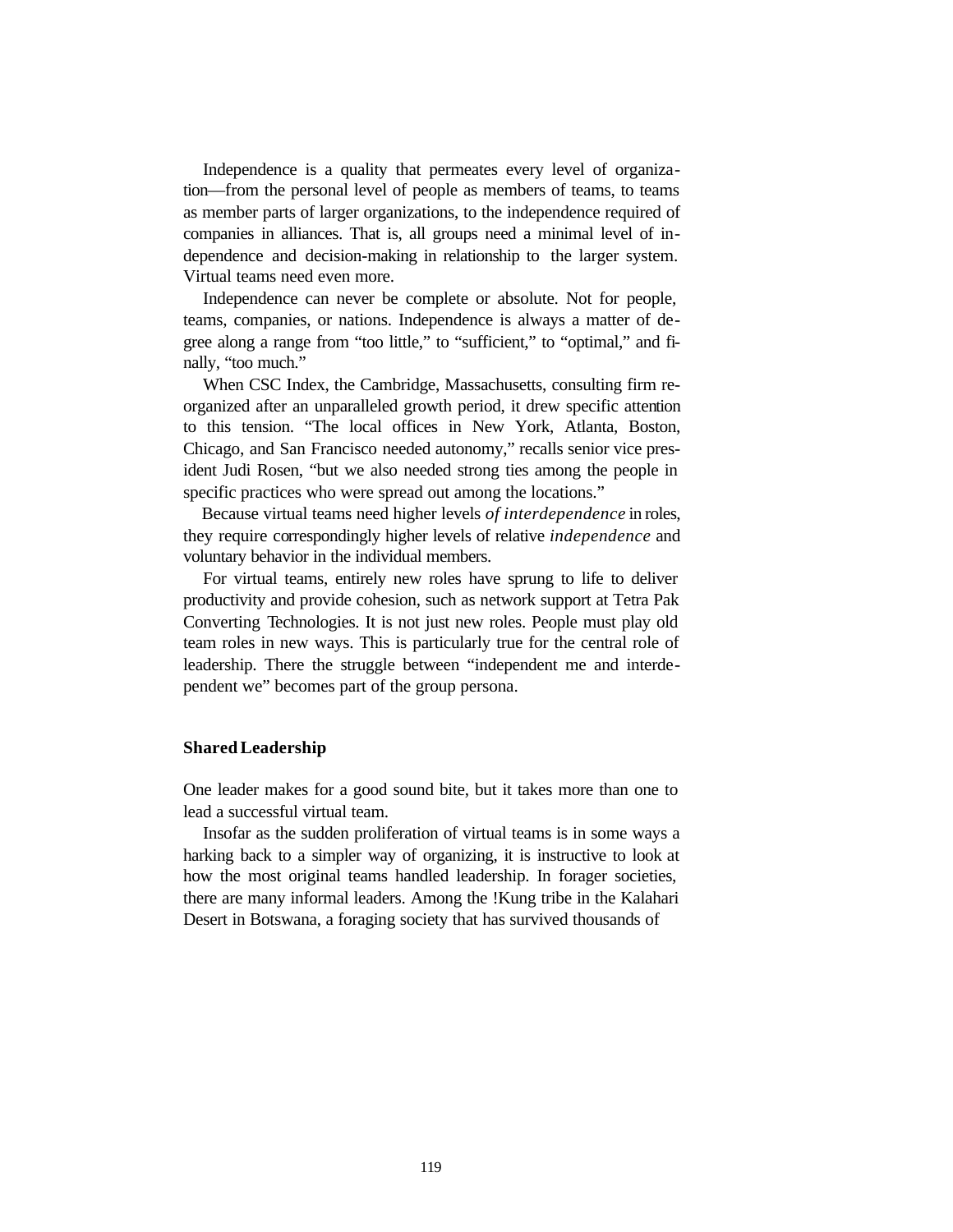years in spite of tremendous threat, leaders influence but they do not force.

Traditional anthropology interpreted such systems as being without a head ("acephalous"). Then in the late 1960s, University of Minnesota anthropologists Virginia Hine and Luther Gerlach confirmed that this distributed leadership form is in reality many-headed ("polycephalous").<sup>9</sup> Herbalists, hunters, midwives, warriors, and other particularly skilled or knowledgeable people take the lead as circumstances require. To one frustrated researcher trying to identify a single local leader, a !Kung elder said, "Of course we have headmen! In fact, we are all headmen.... Each one of us is headman over himself!"<sup>10</sup>

Virtual teams take a page from the !Kung book. As organizations that require much more leadership than conventional teams, when successful, they nevertheless have much lower overall coordination cost. This only works if everyone understands and assumes part of the expanded virtual leadership burden.

## *Grasping a Group*

We each wear many hats, a typical metaphor for diverse roles. Even very small groups may have members with many overlapping roles and the number of possible roles is infinite. Decades of research on small groups and teams searching for general team roles have turned up this major insight: The only universal role observed in groups is leadership.

> *Virtual teams that are highly self-motivated and self-managed are leader-ful not leader-less.*

Leadership is pervasive in virtual teams. The leadership structure as a whole is an inclusive set of related roles of leaders and followers. Reuben Harris, chair of the Department of Systems Management at the Postgraduate Naval Academy, has identified six basic leadership roles that virtual teams require: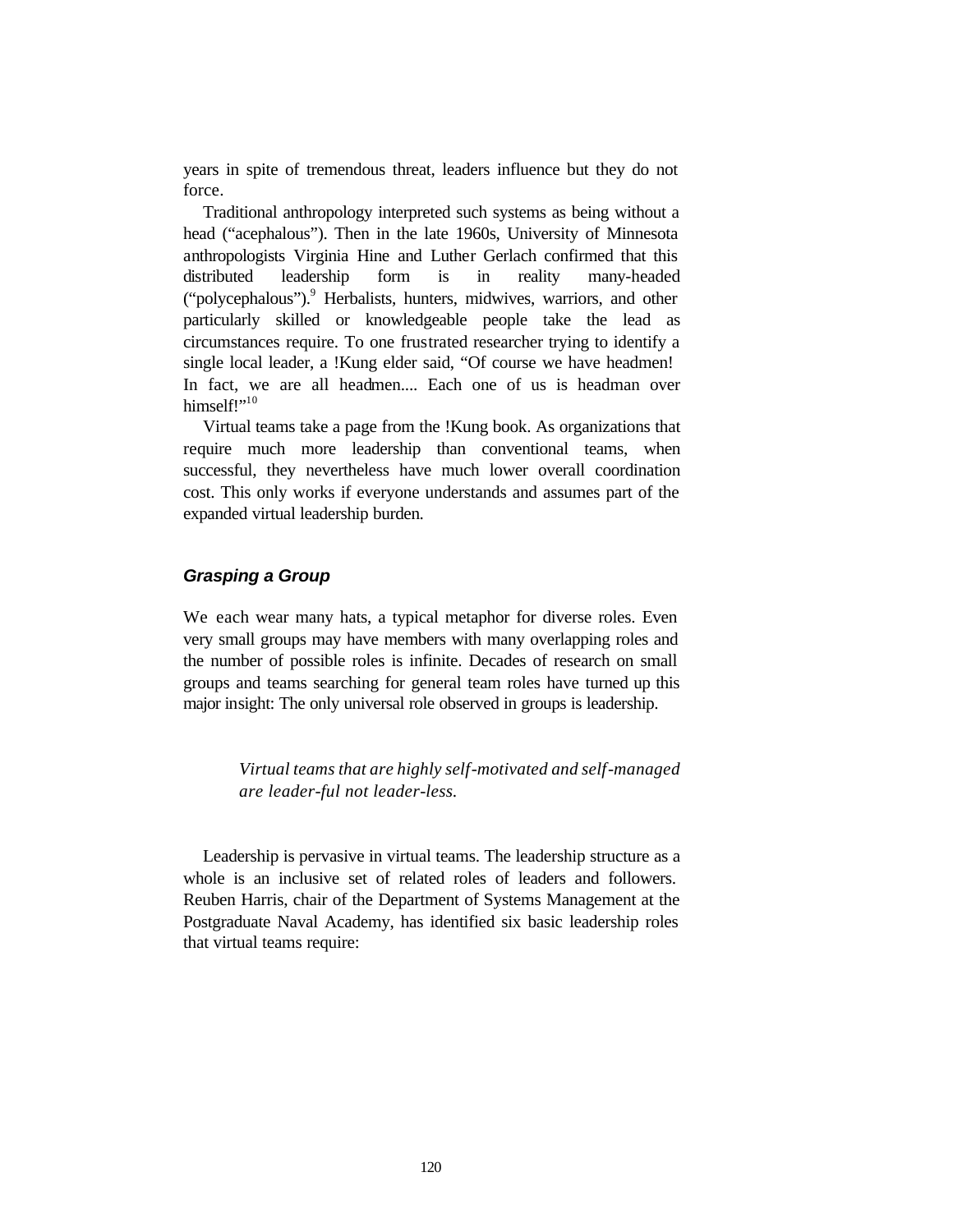- **1.** Coordinator
- **2.** Designer
- **3**. Disseminator
- **4***.* Tech-net manager
- **5**. Socio-net manager
- *6.* Executive champion

The transformation of a person into a group by way of a leadership role is a miracle of social construction. Leaders are convenient handles to help members and outside observers alike grasp groups.

When confronted with complex ideas, people have a habit of using one part of the idea to represent the whole.<sup>11</sup> "Wall Street" stands for the complexity of U.S. financial markets; the "Oval Office" stands for the presidency and Executive Branch of government.

The phrase, "I belong to Jim's group," shows one person representing a whole group, nowhere more obvious than in the role of the CEO. Here, a person stands for a corporate entity that may include thousands of people, "speaking for" the organization externally and "speaking to" the group internally.

The habit of simplifying complexity by grasping a prominent part translates into a presumption of single-pointed leadership. Cultures even build in this view. Such is the case at one major company that requires every project to have a single designated responsible individual or DRI.

While virtual teams may have single leaders, multiple leaders are the norm rather than the exception.<sup>2</sup> Virtual teams that deal with complex issues and problems invariably have shared leadership regardless of the titles they use for convenience.

Many authors of books on teams simply assume without discussion that a team needs a single leader. A few distinguish, as we do, between formal leadership (governance) which may be singular and the broader multiple leadership that always arises in a successful, healthy team. "In successful teams, leadership is shared," states Glenn Parker unequivocally.'<sup>3</sup>

In the earliest teams, the camp teams, leadership was informal and distributed, based on influence rather than authority. We are in many ways returning to the organic structures of that era, albeit with a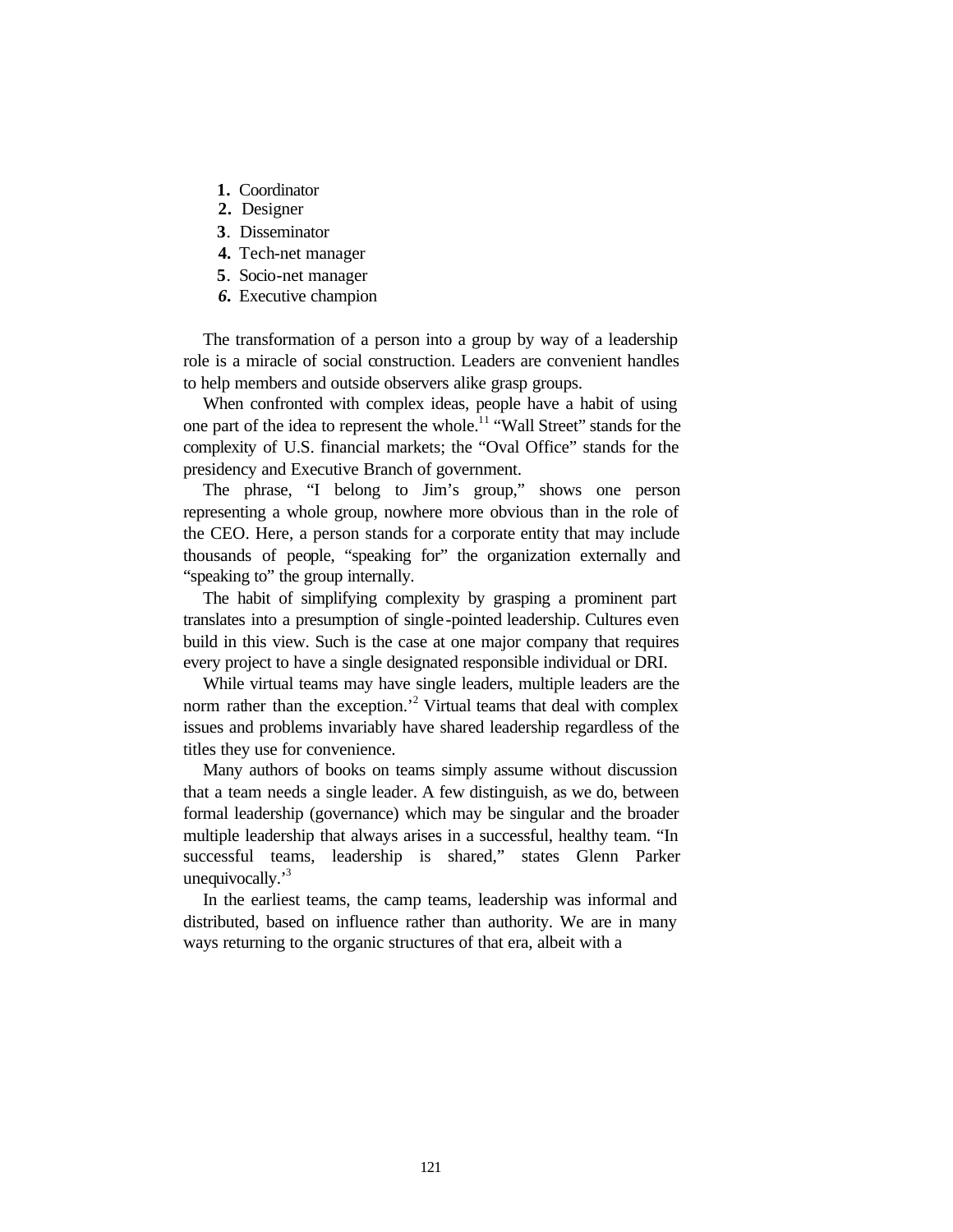fantastic new capability to create nonterritorial spaces and share information.

#### *Social and Task Leadership*

Small groups typically have at least two kinds of leaders—social leaders and task leaders, a distinction first made in the 1950s:

- *? Task leadership* is oriented to expertise, activities, and decisions required to accomplish results. The measure of task success is *productivity.* This leadership clearly is of central importance to virtual teams, since "the task rules" in this type of small group.
- *? Social leadership* arises from the interactions that generate feelings of group identity, status, attractiveness, and personal satisfaction. The measure of social leadership success is group *cohesion.*

In a traditional hierarchy-bureaucracy, social leadership simplifies and formalizes as a place in the authority structure. Task leadership boils down to one core expertise. A typical role title reveals both the social and task aspects. Consider the vice president for Manufacturing:

- ? The vice president is a designation of social *rank,* a level in an authority structure—the hierarchy part of the title.
- ? Manufacturing is a label of task specialization, pointing to an area of expertise—the bureaucracy part of the title.

How do you convey rank online? New interactive media such as email pose unforeseen problems to the existing authority structure. In work areas, for example, space displays importance (a closed office versus a cubicle), signs offer titles, and choice of attire differentiates employees from executives.

*Rank—having it and using it—is a major challenge for virtual groups.*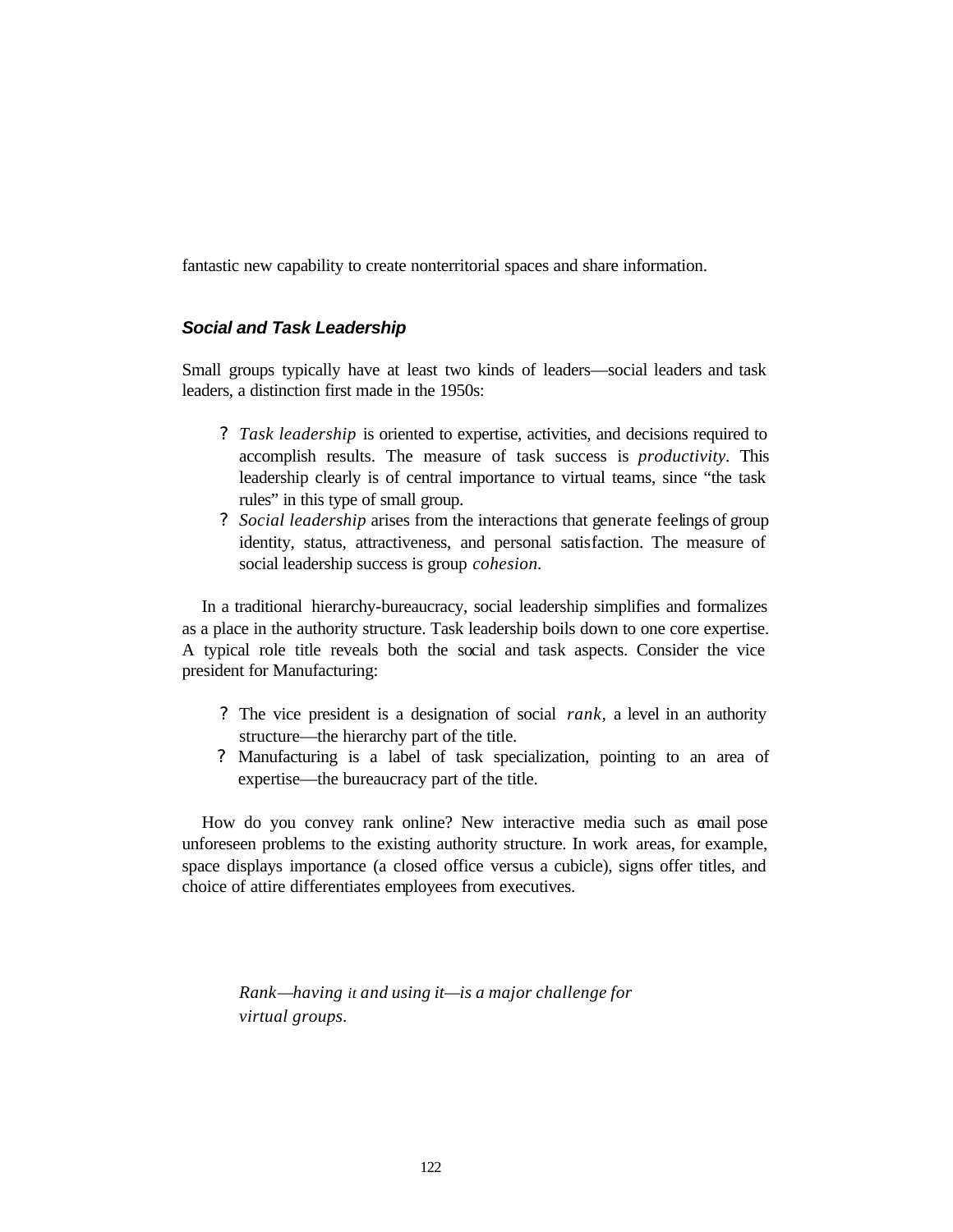While this status-creation process exists in virtual teams (as it does in all teams), the role of rank is far from clear or easy to settle. Too much rank ossifies the team all too quickly. Rejecting it sometimes cuts the team off from necessary organizational connections. Throwing out hierarchy blindly also risks the loss of the crucial navigational and cognitive advantage of levels.<sup>4</sup>

A team will not coalesce or feel complete until it identifies a critical mass of appropriate people with the expertise required to accomplish its tasks. Teams acquire skills for their tasks as people perform their activated roles.

A new team often defines its expertise roles before it locates the members who populate them. This is in itself a step toward virtuality. Imagine a team that does not yet exist. It is most often the search for the "right people," those with needed expertise and experience, that leads to different locations and organizations—and the consequent formation of a virtual team.

## *While rank is confusing, specialization is booming in virtual teams. Your area of expertise most often defines your role in task-oriented virtual teams.*

"I can't think of any project that we do on our own. There is just too much to know and there are too many specialties in the built [architected and constructed] environment," says Gary Wheeler. Wheeler is a principal at Perkins & Will/Wheeler, the Chicago-based architectural, engineering, and interior design firm and a past president of the American Society of Interior Design. "Ninety-nine percent of what we do is not a stand-alone. We designed a sales office in New York that involved an engineering firm, a construction manager, a real estate consultant, an audiovisual consultant, a move coordinator, and technology and data consultants. The 'real' client was in Cupertino, California, and the user client was in New York but even they were in three different divisions. Our job was to make sure that the whole group was interacting and coordinated. People had to step forward and then step back when it wasn't their job."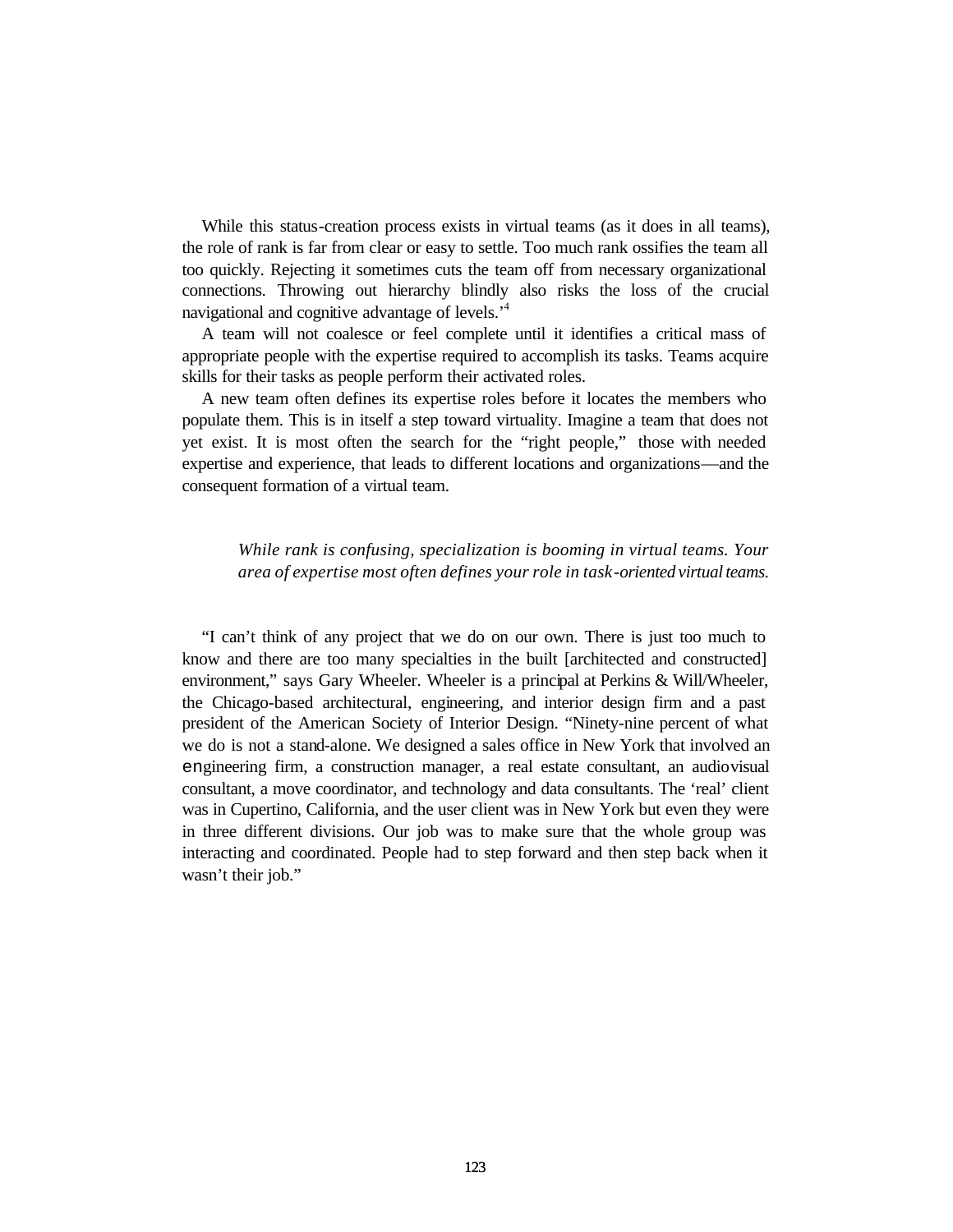Managing the challenges of virtual team life also brings the opportunity to involve the best minds and most experienced people, wherever in the world they may be. In time, great teams will become the norm as we climb the learning curve of distributed work.

## **Integrated Levels**

Big organizations are made up of smaller organizations that are made up of small groups. Small groups tie together organizations from the front line to the executive suite and board room.

As the basic unit of organization, how big is a small group? How big is a group of small groups? Does being virtual make a difference in size?

#### *Counting the Guests at the Virtual Table*

The number of people on a team is one of those things that appears so obvious that it is easy to miss its significance. All teams, after all, have a size. Size refers to the number of people who are members. Size also strongly influences the internal communications burden and the number and variety of interactions and relationships that the team requires.

The size of a collocated team is rather immediately obvious and membership is usually clear. In virtual teams, size often can become fuzzy as membership swells and contracts as individual participation peaks and wanes. Virtual membership boundaries often have degrees of "centralness" or "bands of involvement"—for example, a core group, an extended team, and external partners (Figure 5.3).

*Millions of years of experience indicate that some numbers recur. There seem to be two natural breakpoints in the size of small groups:* 5 *and 25.*

The numbers 5 sits at the approximate midpoint of a range for the size of a team. Researchers, popular writers, and experienced team leaders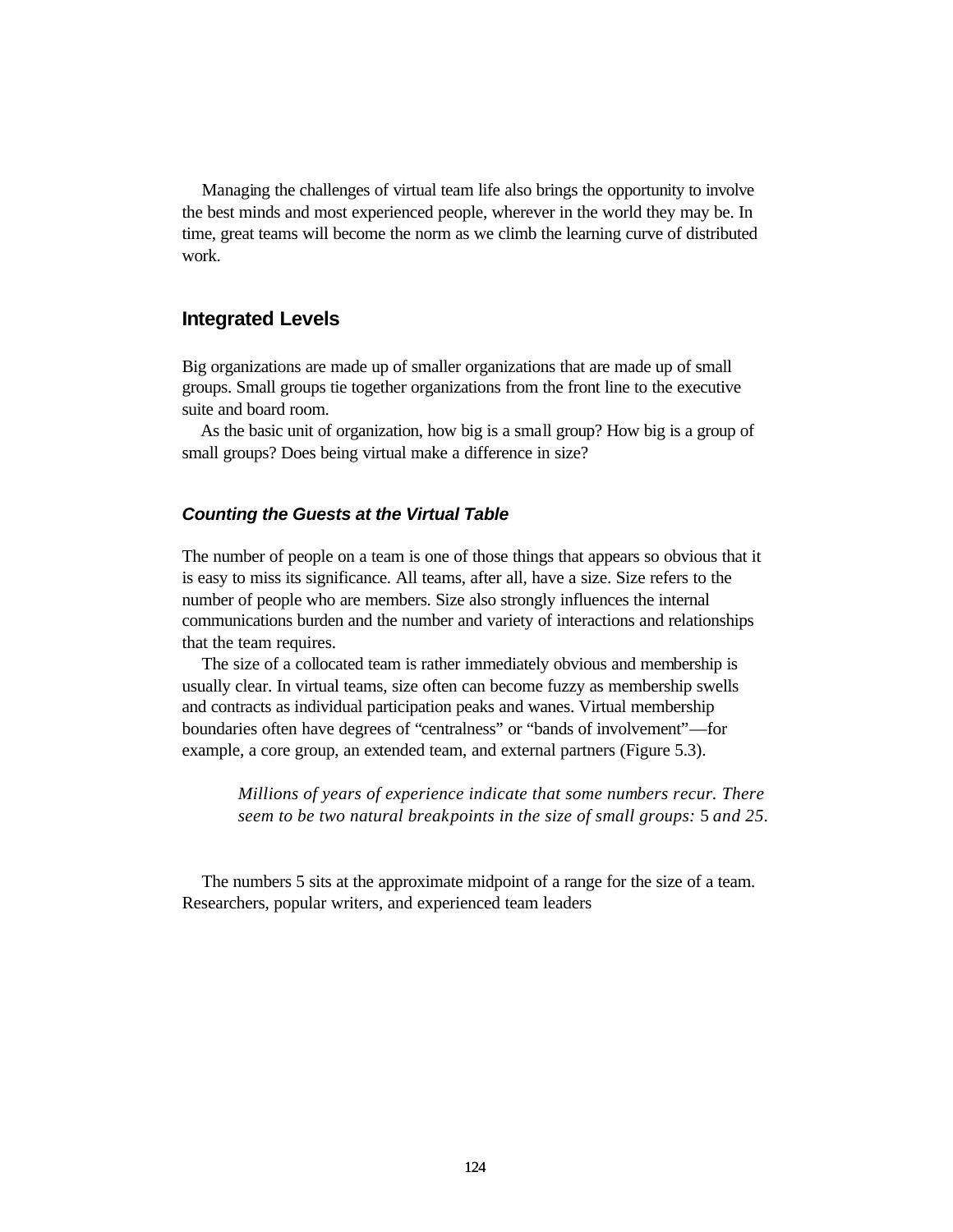



alike agree that the ideal team size ranges from 4 to 7 members. This is, not so coincidentally perhaps, the same size as a typical Stone Age family and not very different in size from many families today.

Is there a lower limit to team size? One debate among researchers is whether two people, technically known as a dyad, are enough to be considered a group? Three people, so some thinking goes, bring enough diversity to qualify as a small group: Three people offer multiple communication pathways and the possibility of subgroups and cliques.

This is not a question for us: two can team. If we look just at the roles that people play in groups, then even two people can play many roles with one another, with a great diversity of communication between them. As friends, lovers, spouses, parents, business partners, and even co-authors, we surely are a very small but very complex group.

Is there an upper limit on how big a team or small group can be? Different people suggest different numbers, but the general upper limit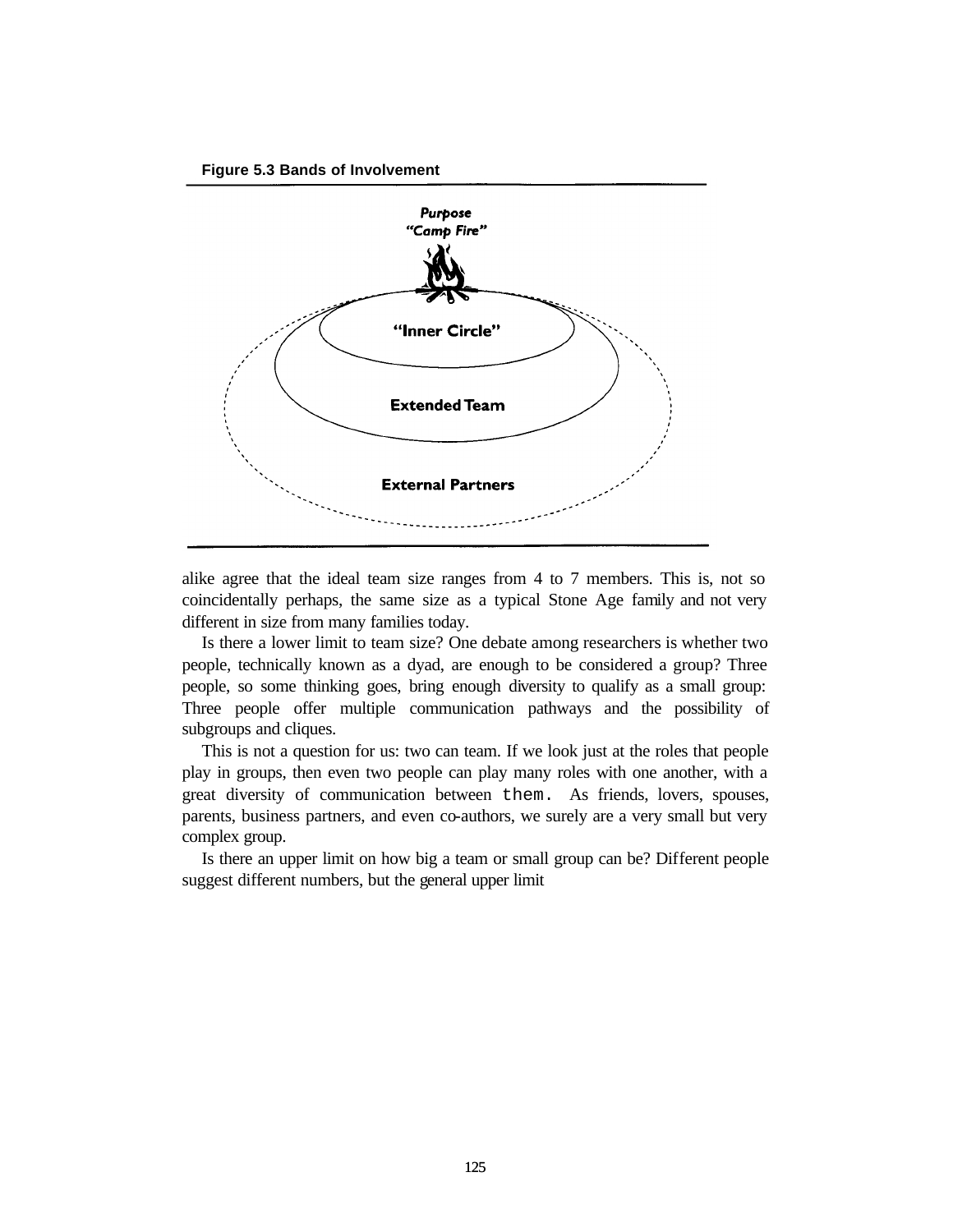figures range from 15 to 25. Some writers offer a different sort of rule for measuring the extent of small, such as "the number where everyone knows everyone else," or whatever size can form a "functional unity." Teams of 25, however, typically are groups of small groups.

## *Teams Cluster* **into** *Teamnets*

Teams do not naturally exist in isolation. For millions of years, teaming occurred in camps and groups of camps. Teams naturally belong to a camp (Figure 5.4). This remains true today, even if the camp is often unrecognized.

The nomadic family yoked together between 4 and 7 people as its basic socioeconomic unit, the same size as today's typical team. From





time immemorial, these small units naturally have congregated into larger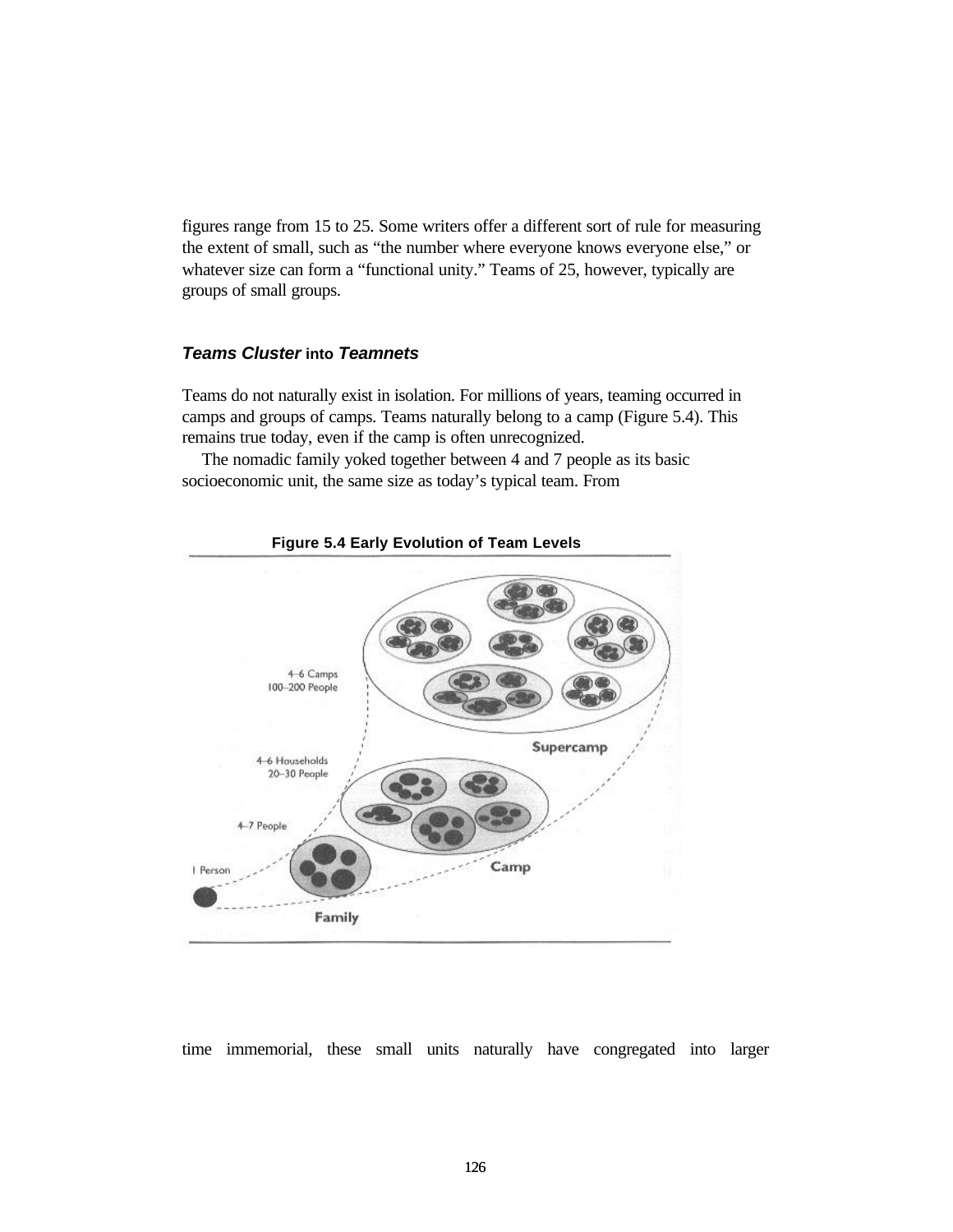associations. Camps, involving clusters of 4 to 6 families, appear to be as universal as the family itself. The Olduvai Gorge in Tanzania, for example, reveals base camps of 25 to 30 people as early as 1.7 million years ago at the very beginning of the Stone Age, the Lower Paleolithic era.

This primordial clustering has given rise to what researchers have called "the magic number 25,"15 camps of 5 families averaging 5 members each. Twenty-five is also the number of people in most everyone's "persisting life-long network." These are the folks who are closest to you throughout your life—job changes, divorces, births, deaths, moves.

The size of the camp is comparable to the outside limit for a small working group. With more than 25 or 30 people, a comfortable meeting becomes difficult and starts to turn into a conference and people cease to be entirely familiar with one another.

At the next level, Nomadic Era camps invariably joined up in a supercamp, a local network of 4 to 10 or so camps who together identified the foraging territory of a "local group."

These supercamps are comparable to a large group of 100 to 200 people, another natural cleavage point in modern organizations. W.L. Gore & Associates, the folks who brought Gore-Tex to the world, keep their plant size to a maximum of 150 to 200, which founder Wilbert ("Bill") Gore believed was the number at which human achievement peaked. Larger than that, he said, people start to get in one another's way.

When people call a group that is bigger than a handful or two of people a "team," they usually are referring to a "team of teams." This is a group that has a common set of cross-team goals and interdependent tasks—what we have dubbed a *teamnet,* a network of teams.<sup>'6</sup> Understanding the appropriate internal team structure is an often overlooked design issue. People often make these sometimes contentious subgroup definition decisions too early, too make-it-or-break-it-confrontationally, or too unconsciously and off-handedly.

A good yardstick for team size is the "rule of about 5": Package work for small teams of 4 to 6 people. On average, 25 people will work in 5 5-person teams.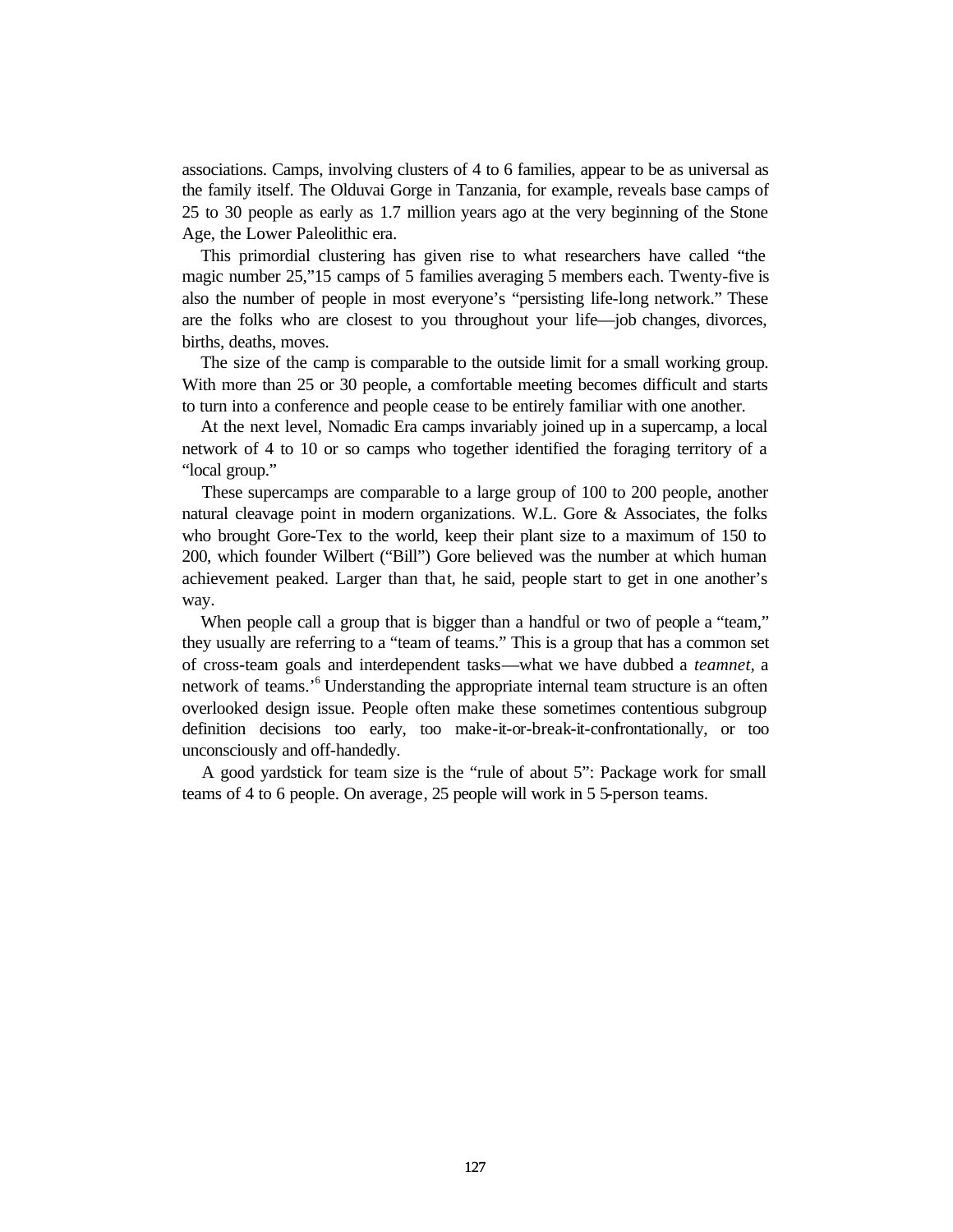*There cannot be one "right" size for teams. Team size depends first on the task at hand, and second on the unique constraints and opportunities of the situation.*

Generally, the more complex and diverse the task, the larger and more diverse the team needs to be—more expertise, more people. While more people bring more talent, they also bring along the need for more coordination that generates its own problem. Adding people helps performance up to a point. Then the law of diminishing returns sets in. Before long more people degrade performance.<sup>7</sup> After a limit, which seems to vary by task, more people may actually do less. Sound familiar?

Big, big, qualifier: Since these rules around size come from millions of years of experience with collocation, it is only a starting point for estimating the appropriate sizing and clustering for virtual teams.

Virtual teams can be successful only if people cooperatively manage the coordination involved in membership and leadership. With the skills and infrastructures in place to multiply and share leadership, we are seeing some teams explode the apparent limits on productive size. Virtual teams tend to have small active core groups and large memberships.

#### *No Team Is an Island*

Engaged distributed leadership leads to new levels of organization. New levels arise both from team integration and team differentiation (Figure 5.5).

A collection of individuals who begin interacting interdependently on a task over time can become a team. The identity of a new team becomes confirmed as people begin to use the words "we" and "our." Sometimes there is a moment when the team coalesces, a clear "click" audible to all participants. Sometimes, people are more aware that they became a team in hindsight.

As important as people are, the achievement of "teamness" is the creative act of a group, not an individual. Relationships persist *among* people not in them: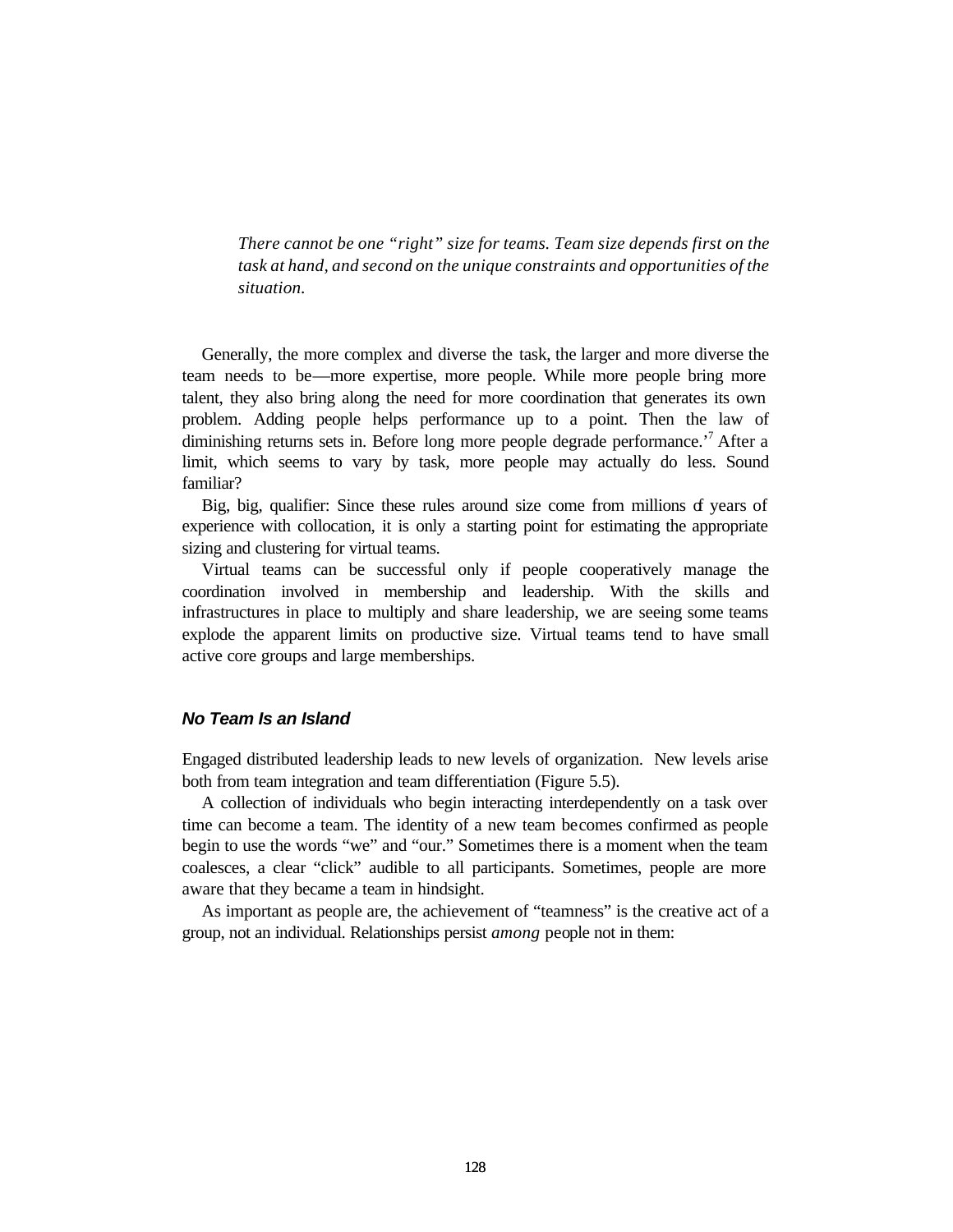? A new level is born through integration: the team "pops" into existence separate from its members. This is the miracle of synergy in systems, the living result of something more than the sum of its parts.

Simple teams have two-level structures, but most teams, even small ones, develop three levels over the course of time. As a team begins to plan and perform joint tasks with diverse specialties, typically overlapping subgroups of a few people form so that they can pursue several strands of work concurrently.

> ? New levels are born through differentiation, when internal groupings form as the work unfolds. Each is itself a team microcosm with a need for clarity of purpose and communications.

For fast, flexible productive virtual teams, the work must shape clear internal organizational structure. Indeed, it is in their internal work design that the intelligence of the group is manifest. The process,



**Figure 5.5 Virtual Team Levels Ruler**